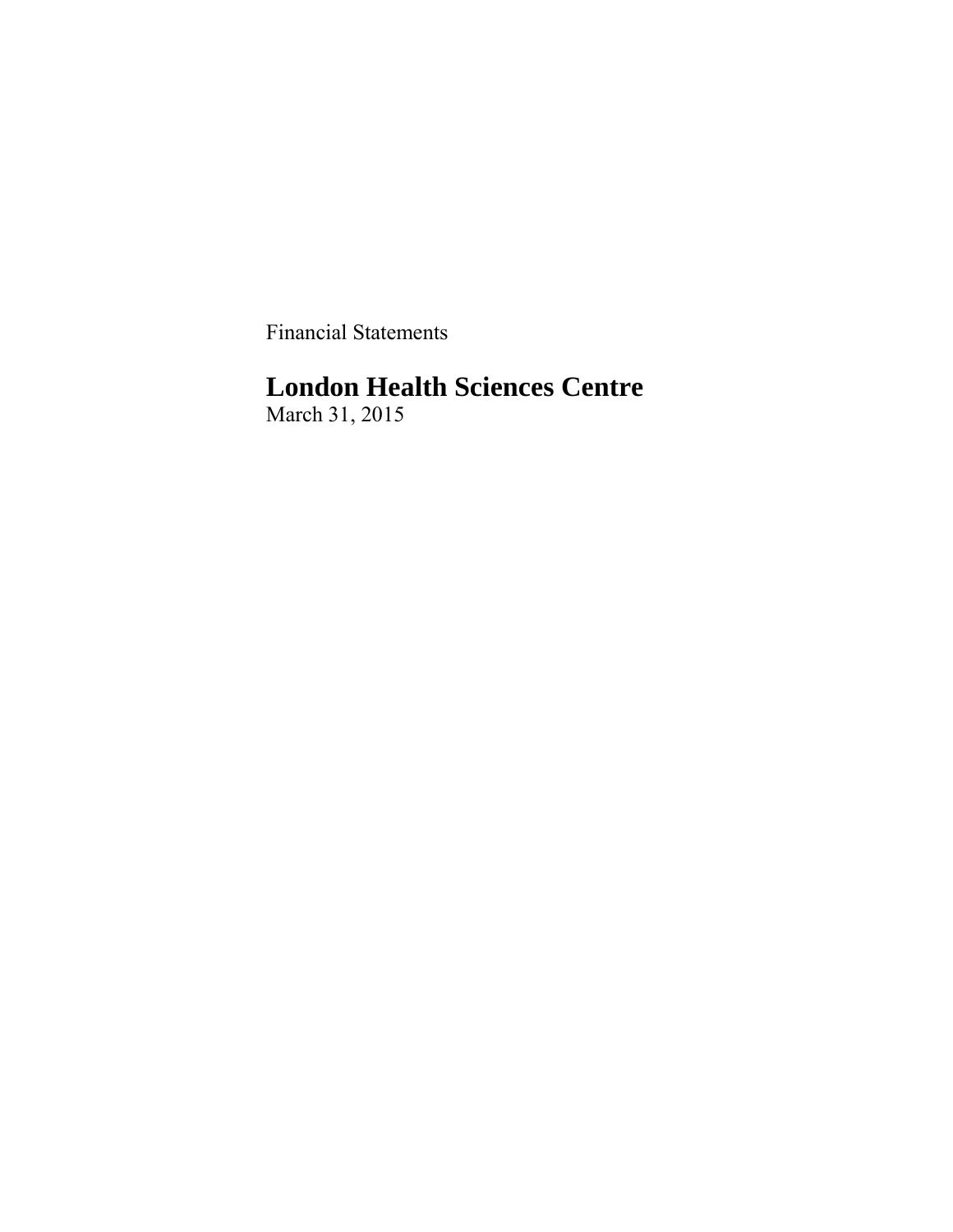### **MANAGEMENT'S REPORT**

The accompanying financial statements of **London Health Sciences Centre** [the "Centre"] have been prepared by Management, reviewed and recommended by the Finance and Audit Committee, and approved by the Board of Directors at their meeting on May 27, 2015.

The Board of Directors carries out its responsibility for the Centre's financial statements principally through its Finance and Audit Committee. The Finance and Audit Committee meets with Management and the internal and external auditors to review any significant accounting and auditing matters and discuss the results of audit examinations. The Finance and Audit Committee also reviews the financial statements and the auditors' report and submits its findings to the Board of Directors for their consideration in approving the financial statements.

The Centre maintains a system of internal accounting controls which is continually reviewed and improved to provide assurance that financial information is relevant, reliable, and accurate, and that assets are appropriately accounted for and adequately safe-guarded.

The financial statements have been prepared in accordance with Canadian public sector accounting standards. Where alternative accounting methods exist, Management has chosen those it deems most appropriate in the circumstances.

Murray Glendining, CPA, CA<sup>'\*\*</sup>uki pgf + President and CEO

Shawn Gilhuly, MHA, CPA, CMA \*uki pgf + Vice President, Finance and Chief Financial Officer

London, Canada May 27, 2015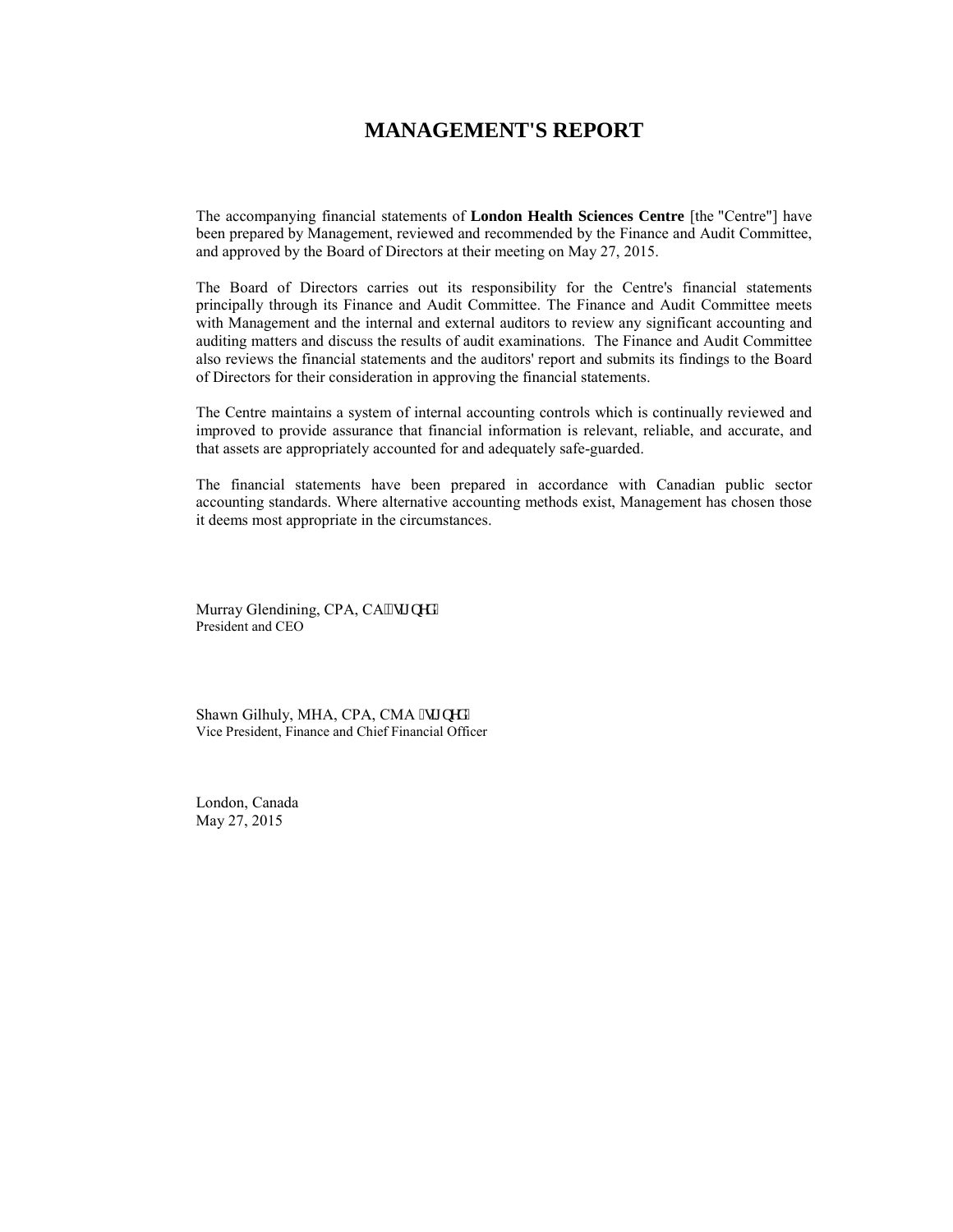# **INDEPENDENT AUDITORS' REPORT**

#### To the Board of Directors of **London Health Sciences Centre**

#### **REPORT ON THE FINANCIAL STATEMENTS**

We have audited the accompanying financial statements of **London Health Sciences Centre**, which comprise the statement of financial position as at March 31, 2015 and the statements of changes in unrestricted net assets, remeasurement gains and losses, operations, and cash flows for the year then ended, and a summary of significant accounting policies and other explanatory information.

#### **Management's responsibility for the financial statements**

Management is responsible for the preparation and fair presentation of these financial statements in accordance with Canadian public sector accounting standards, and for such internal control as management determines is necessary to enable the preparation of financial statements that are free from material misstatement, whether due to fraud or error.

#### **Auditors' responsibility**

Our responsibility is to express an opinion on these financial statements based on our audit. We conducted our audit in accordance with Canadian generally accepted auditing standards. Those standards require that we comply with ethical requirements and plan and perform the audit to obtain reasonable assurance about whether the financial statements are free from material misstatement.

An audit involves performing procedures to obtain audit evidence about the amounts and disclosures in the financial statements. The procedures selected depend on the auditors' judgment, including the assessment of the risks of material misstatement of the financial statements, whether due to fraud or error. In making those risk assessments, the auditors consider internal control relevant to the entity's preparation and fair presentation of the financial statements in order to design audit procedures that are appropriate in the circumstances, but not for the purpose of expressing an opinion on the effectiveness of the entity's internal control. An audit also includes evaluating the appropriateness of accounting policies used and the reasonableness of accounting estimates made by management, as well as evaluating the overall presentation of the financial statements.

We believe that the audit evidence we have obtained is sufficient and appropriate to provide a basis for our audit opinion.

#### **Opinion**

In our opinion, the financial statements present fairly, in all material respects, the financial position of **London Health Sciences Centre** as at March 31, 2015 and the results of its operations and its cash flows for the year then ended in accordance with Canadian public sector accounting standards.

#### **REPORT ON OTHER LEGAL AND REGULATORY REQUIREMENTS**

As required by the Corporations Act (Ontario), we report that, in our opinion, Canadian public sector accounting standards have been applied on a basis consistent with the preceding year.

Ernet + Young LLP

**Chartered Professional Accountants Licensed Public Accountants** 

London, Canada May 27, 2015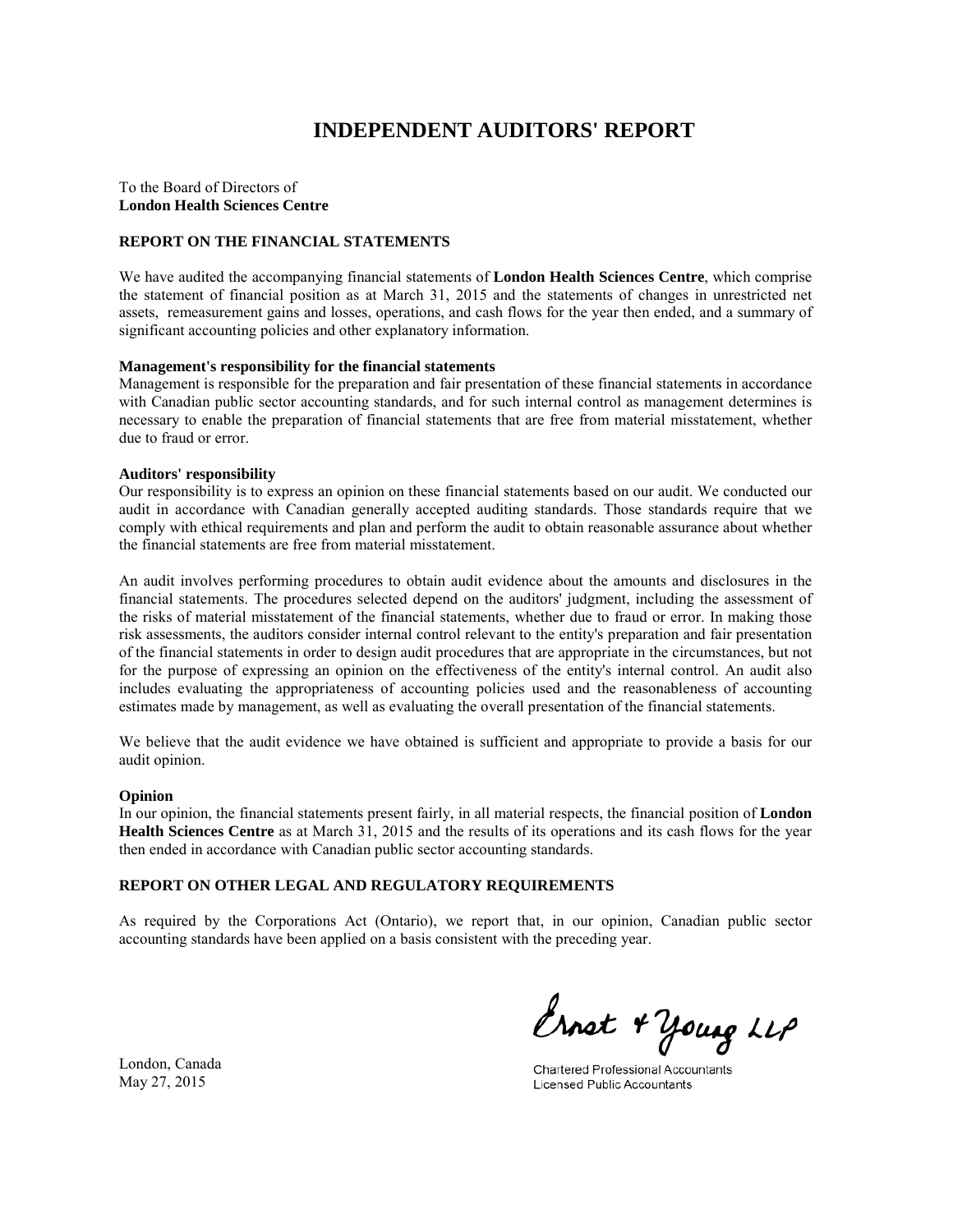

### **STATEMENT OF FINANCIAL POSITION**

As at March 31 *[in thousands]*

| 2015                                                                                           | 2014             |
|------------------------------------------------------------------------------------------------|------------------|
| \$                                                                                             | S                |
|                                                                                                |                  |
| <b>ASSETS</b>                                                                                  |                  |
| <b>Current</b>                                                                                 |                  |
| 180,490<br>Cash and cash equivalents                                                           | 176,571          |
| Restricted cash and cash equivalents [note 4]<br>19,235                                        | 32,541           |
| Accounts receivable                                                                            |                  |
| Ministry of Health & Long-Term Care [MOHLTC] and South West Local                              |                  |
| Health Integration Network [SW-LHIN]<br>12,411                                                 | 48,141           |
| Patient and other<br>55,384                                                                    | 54,526           |
| 9,101<br>Due from related entities [note 15]                                                   | 10,111           |
| 10,287<br>Inventory                                                                            | 9,090            |
| Prepaid expenses<br>6,470                                                                      | 6,068            |
| 293,378                                                                                        | 337,048          |
| 6,388<br>Restricted cash and portfolio investments [note 4]                                    | 7,660            |
| Investment in joint ventures [note 16]<br>8,976                                                | 7,271            |
| Capital assets, net [note 5]<br>969,335                                                        | 951,384          |
| 1,278,077                                                                                      | 1,303,363        |
|                                                                                                |                  |
| <b>LIABILITIES AND NET ASSETS</b>                                                              |                  |
| Current                                                                                        |                  |
| 105,801<br>Accounts payable and accrued charges                                                | 115,301          |
| Accounts payable with respect to construction in progress [note 13[c]]                         | 38,324           |
| Accounts payable - MOHLTC and SW-LHIN<br>23,047                                                | 24,028           |
| Current portion of long-term liabilities [note 7]<br>3,852                                     | 3,658            |
| Current portion of employee future benefits [note 14]<br>1,740                                 | 1,338            |
| Current portion of capital lease obligations [note 9]<br>3,989                                 | 3,292            |
| Current portion of deferred contributions [note 11]<br>8,625                                   | 8,317            |
| 147,054                                                                                        | 194,258          |
| Long-term liabilities [note 7]<br>82,959                                                       | 86,880           |
| Employee future benefits [note 14]<br>23,604                                                   |                  |
|                                                                                                |                  |
|                                                                                                | 22,525           |
| Interest rate swaps [note 7]<br>19,759                                                         | 12,578           |
| Capital lease obligations [note 9]<br>6,432                                                    | 6,251            |
| Deferred contributions [note 11]<br>450<br>Deferred capital contributions [note 10]<br>696,045 | 1,500<br>674,667 |

Commitments and contingencies *[note 13]*

#### **NET ASSETS**

| Unrestricted net assets          |                     | 321.534 317.282       |
|----------------------------------|---------------------|-----------------------|
| Accumulated remeasurement losses |                     | $(19,760)$ $(12,578)$ |
|                                  | 1.278.077 1.303.363 |                       |

*See accompanying notes to financial statements*

On behalf of the Board of Directors:

Ruthe Anne Conyngham (signed)<br>
Chair, Board of Directors<br>
Chair, Finance and Audit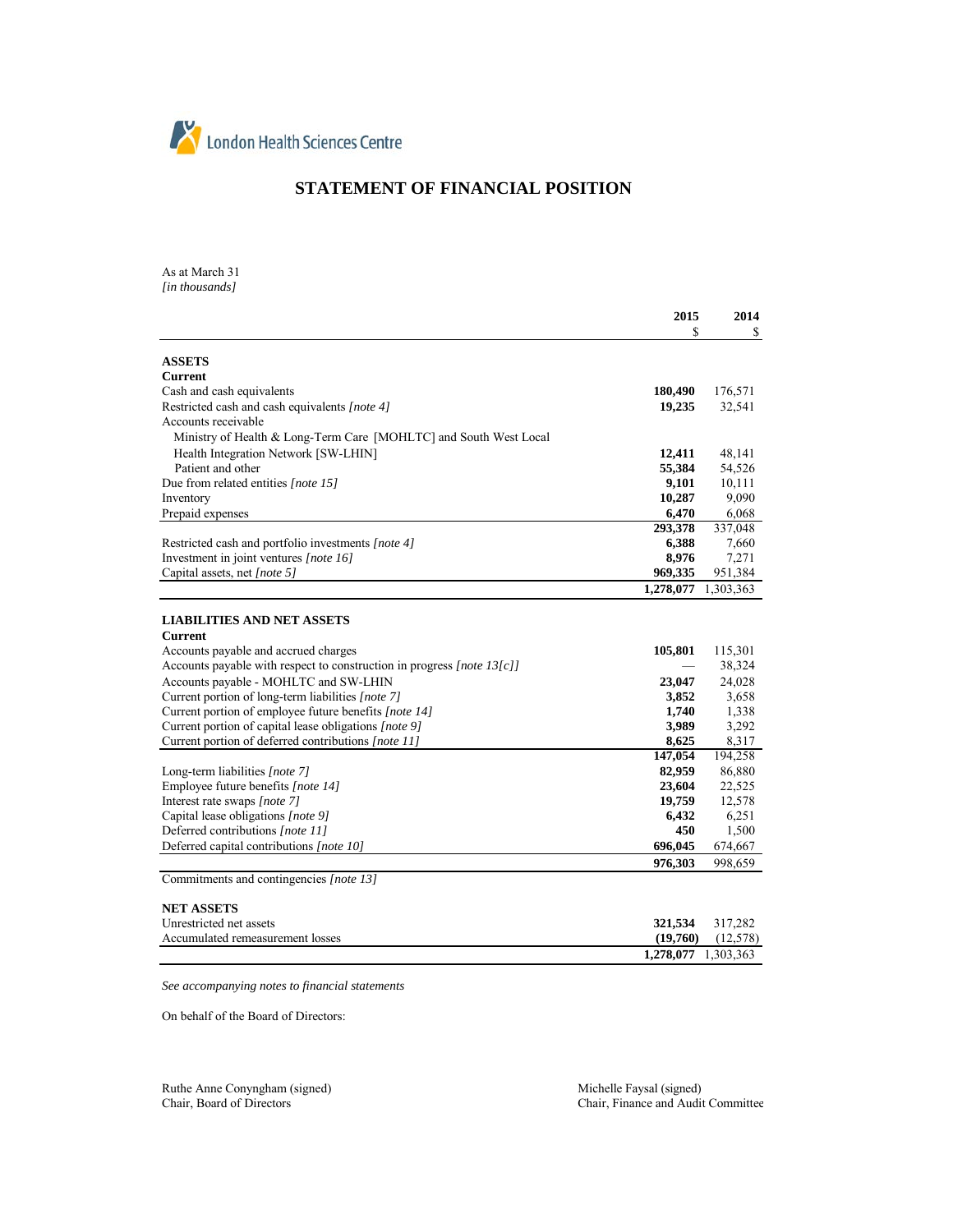

# **STATEMENT OF CHANGES IN UNRESTRICTED NET ASSETS**

Year ended March 31 *[in thousands]*

|                                                 | 2015<br>D        | 2014<br>\$        |
|-------------------------------------------------|------------------|-------------------|
| Unrestricted net assets, beginning of year      | 317,282          | 277,953           |
| Surplus<br>Unrestricted net assets, end of year | 4.252<br>321,534 | 39,329<br>317,282 |
|                                                 |                  |                   |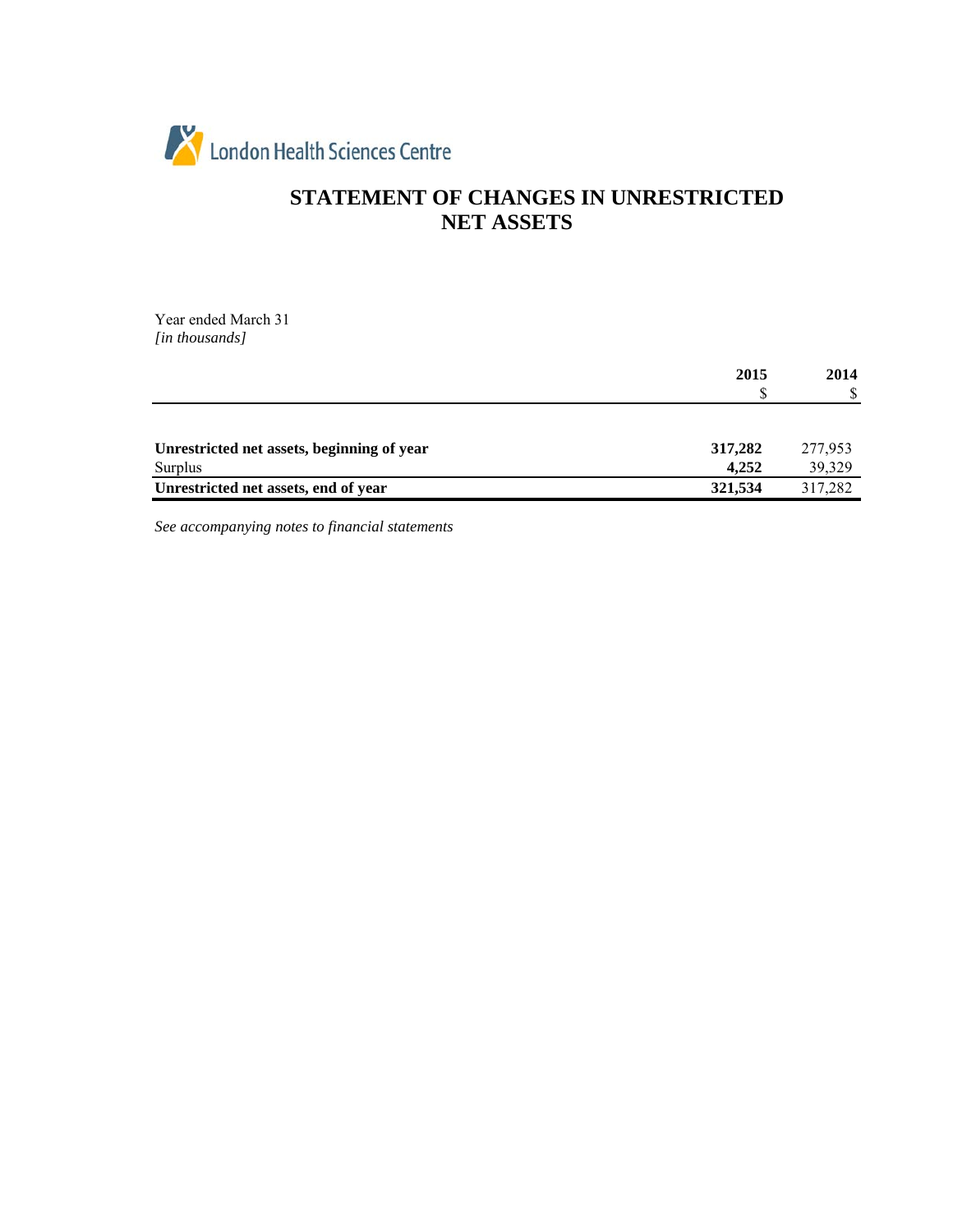

# **STATEMENT OF REMEASUREMENT GAINS AND LOSSES**

Year ended March 31 *[in thousands]*

|                                                             | 2015     | 2014      |
|-------------------------------------------------------------|----------|-----------|
|                                                             |          |           |
|                                                             |          |           |
| Accumulated remeasurement losses, beginning of year         | (12,578) | (17,977)  |
| Unrealized gain (loss) on interest rate swaps               | (7,684)  | 6,025     |
| Realized loss (gain) on interest rate swaps reclassified to |          |           |
| statement of operations                                     | 502      | (626)     |
| Accumulated remeasurement losses, end of year               | (19,760) | (12, 578) |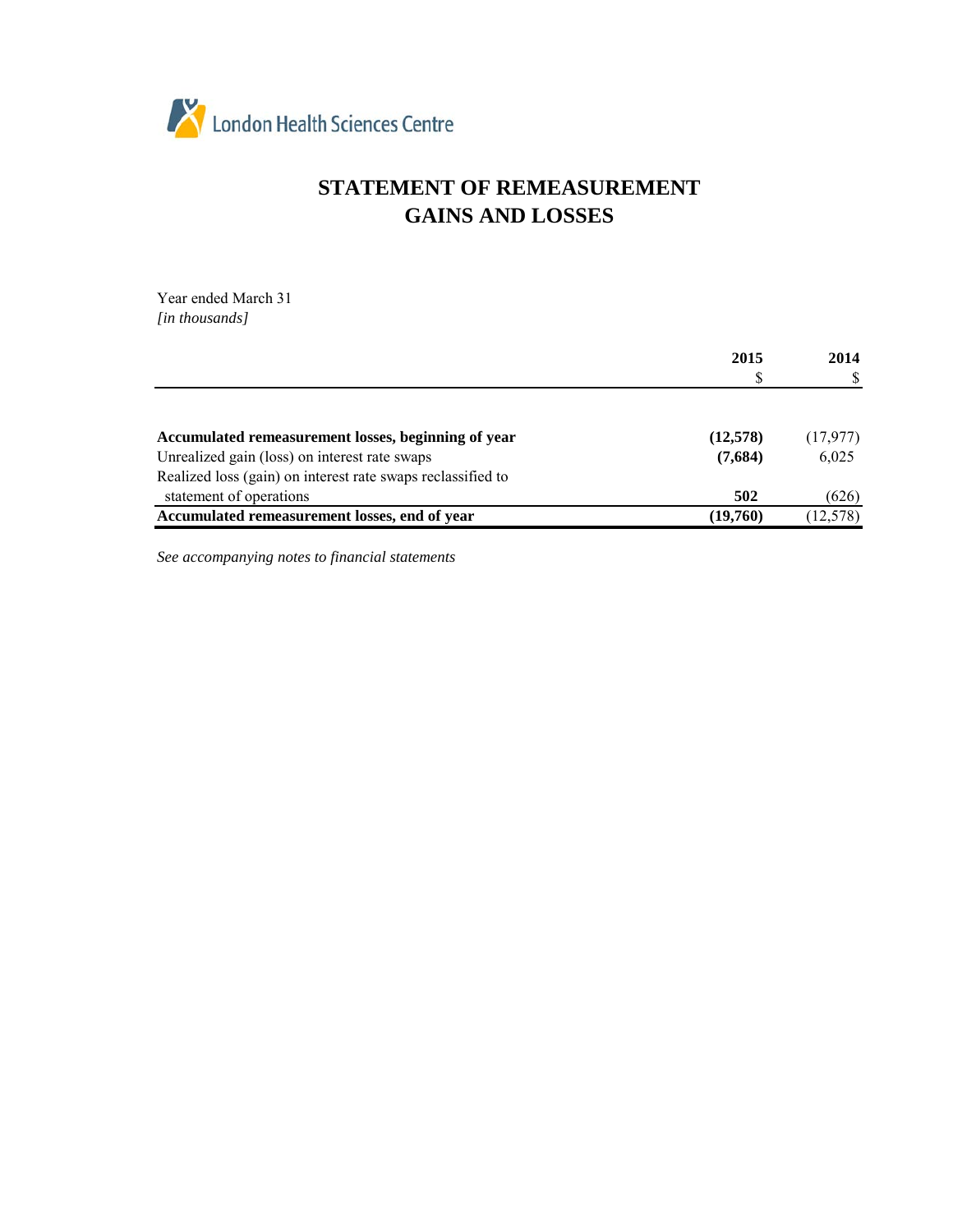

# **STATEMENT OF OPERATIONS**

Year ended March 31 *[in thousands]*

|                                                | 2015                | 2014      |
|------------------------------------------------|---------------------|-----------|
|                                                | \$                  | \$        |
| <b>Revenue</b>                                 |                     |           |
| MOHLTC and SW-LHIN                             | 956,628             | 948,082   |
| Non-patient                                    | 99,281              | 116,700   |
| Patient                                        | 52,916              | 53,771    |
| Preferred accommodation                        | 14,140              | 14,887    |
| Amortization of deferred capital contributions | 28,292              | 26,382    |
| Interest                                       | 2,018               | 2,486     |
|                                                | 1,153,275 1,162,308 |           |
| <b>Expenses</b>                                |                     |           |
| Salaries and wages                             | 630,571             | 613,893   |
| Employee benefits [note 14]                    | 128,407             | 125,784   |
| Supplies and other                             | 134,209             | 138,531   |
| Medical and surgical supplies                  | 87,424              | 87,137    |
| Drugs                                          | 97,945              | 90,477    |
| Amortization of capital assets                 | 62,547              | 57,976    |
| Interest and other [note 7]                    | 6,922               | 8,052     |
|                                                | 1,148,025           | 1,121,850 |
| Surplus before undernoted item                 | 5,250               | 40,458    |
| Loss on investment in joint ventures [note 16] | (998)               | (1, 129)  |
| <b>Surplus</b>                                 | 4,252               | 39,329    |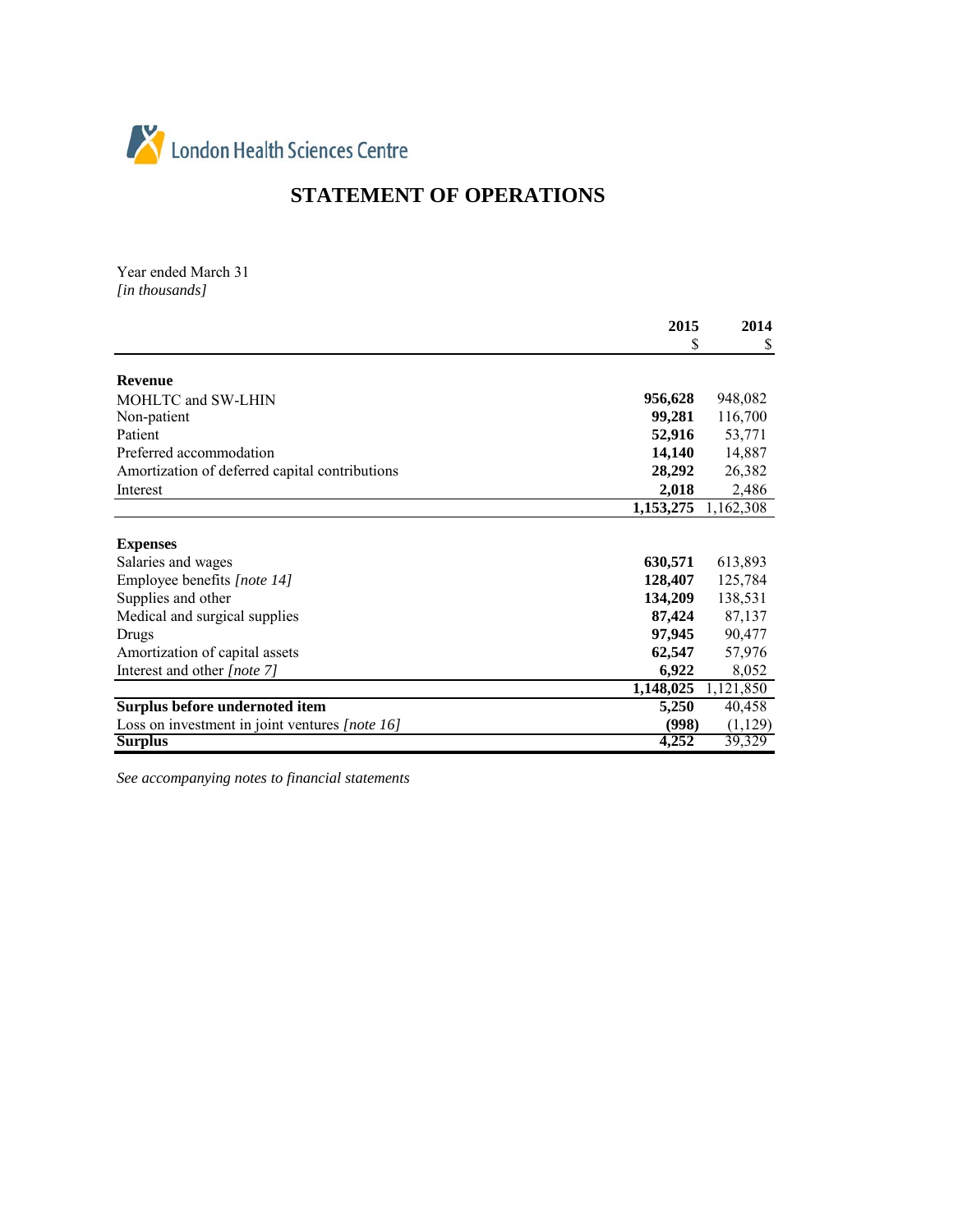

# **STATEMENT OF CASH FLOWS**

Year ended March 31 *[in thousands]*

|                                                                                  | 2015      | 2014      |
|----------------------------------------------------------------------------------|-----------|-----------|
|                                                                                  | S         | \$        |
| <b>CASH PROVIDED BY (USED IN):</b>                                               |           |           |
| <b>OPERATING ACTIVITIES</b>                                                      |           |           |
| Surplus                                                                          | 4,252     | 39,329    |
| Add (deduct) non-cash items:                                                     |           |           |
| Amortization of capital assets                                                   | 62,547    | 57,976    |
| Amortization of deferred capital contributions                                   | (28, 292) | (26, 382) |
| Gain on disposal of equipment                                                    | (633)     |           |
| Increase in employee future benefits                                             | 1,481     | 2,759     |
| Decrease in due from related entities                                            | 1,010     | 2,650     |
| Decrease in deferred contributions related to future operating expenses          | (742)     | (4,518)   |
|                                                                                  | 39,623    | 71,814    |
| Net change in non-cash working capital items [note 12]                           | 22,792    | (65, 396) |
| Cash provided by operating activities                                            | 62,415    | 6,418     |
| <b>FINANCING ACTIVITIES</b>                                                      |           |           |
| Contributions received related to capital assets                                 | 35,529    | 43,308    |
| Increase (decrease) in accounts payable with respect to construction in progress | (38, 324) | 38,324    |
| Accounts payable - MOHLTC and SW-LHIN                                            | (267)     | (333)     |
| Repayment of long-term debt                                                      | (3,461)   | (3,282)   |
| Increase in capital lease obligations                                            | 4,997     | 7,219     |
| Payment of capital lease obligations                                             | (4, 119)  | (3,033)   |
| Cash provided by (used in) financing activities                                  | (5,645)   | 82,203    |
| <b>INVESTING ACTIVITIES</b>                                                      |           |           |
| Increase in restricted cash and portfolio investments, net                       | 1,272     | (3,618)   |
| Increase in investment in joint ventures                                         | (1,705)   | (521)     |
| Decrease (increase) in restricted cash and cash equivalents                      | 13,306    | (13, 629) |
| Cash provided by (used in) investing activities                                  | 12,873    | (17,768)  |
| <b>CAPITAL ACTIVITIES</b>                                                        |           |           |
| Proceeds on sale of capital assets                                               | 896       |           |
| Purchase of capital assets                                                       | (66, 620) | (85, 425) |
| Cash used in capital activities                                                  | (65, 724) | (85, 425) |
| Net increase (decrease) in cash and cash equivalents during the year             | 3,919     | (14, 572) |
| Cash and cash equivalents, beginning of year                                     | 176,571   | 191,143   |
| Cash and cash equivalents, end of year                                           | 180,490   | 176,571   |
|                                                                                  |           |           |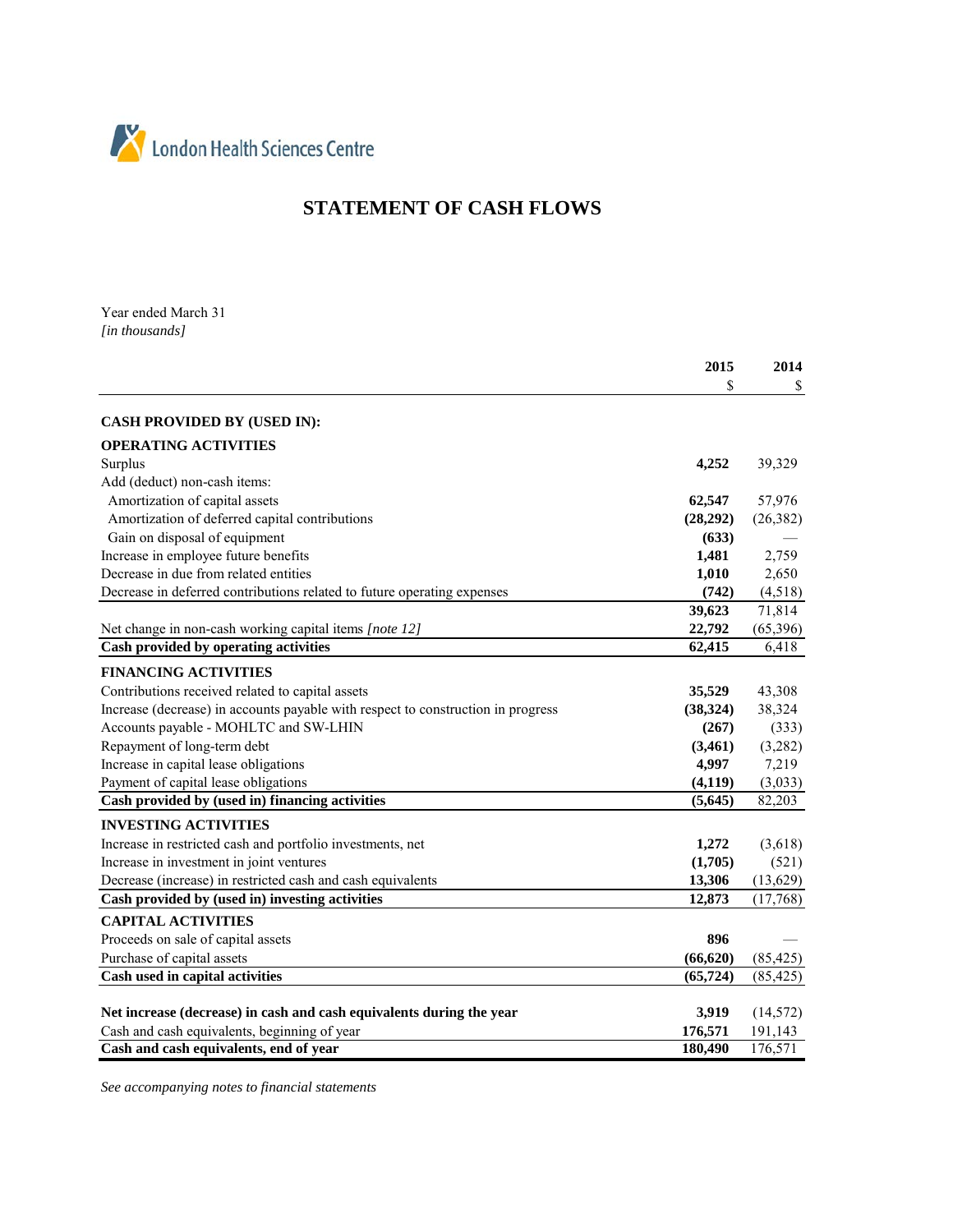March 31, 2015 [in thousands of dollars]

### **1. PURPOSE OF THE ORGANIZATION**

London Health Sciences Centre [the "Centre"] was incorporated without share capital under the Corporations Act of Ontario. The Centre is a registered charity under the Income Tax Act (Canada) and, as such, is exempt from income taxes. The Centre is dedicated to excellence in patient care, teaching and research and is one of Canada's largest acute-care teaching hospitals.

The Centre receives the majority of its operating funding from the Province of Ontario in accordance with budget policies established by the Ontario Ministry of Health and Long-Term Care ["MOHLTC"] and the South West Local Health Integration Network ["SW-LHIN"]. Capital redevelopment expenditures are primarily funded by the MOHLTC and philanthropic contributions.

The Centre operates under a Hospital Service Accountability Agreement ["H-SAA"] and a Multi-Sector Service Accountability Agreement ["M-SAA"] with the SW-LHIN. These agreements set out the rights and obligations of the two parties in respect of funding provided to the Centre. The H-SAA and M-SAA set out the funding provided to the Centre together with performance standards and obligations that establish acceptable results for the Centre's performance. The Centre retains any excess or deficiency of revenue over expenses during the year in accordance with the H-SAA.

The Centre also signed Development Accountability Agreements ["DAAs"] with the MOHLTC on November 18, 2008 and July 11, 2011. The DAAs set out the conditions and funding obligations of the MOHLTC and the Centre for the redevelopment of capital assets. The DAA parameters and MOHLTC cost share agreements have been incorporated into project costs and funding commitments by the MOHLTC and the Centre for construction and equipment *[note 13].* 

### **2. SUMMARY OF SIGNIFICANT ACCOUNTING POLICIES**

The financial statements have been prepared in accordance with the Chartered Professional Accountants of Canada Public Sector Handbook ["PS"] which sets out Canadian generally accepted accounting principles for government not-for-profit organizations ["GNPOs"] in Canada. The Centre has chosen to use the standards specified for GNPOs set out in PS 4200 to PS 4270. The significant accounting policies are summarized as follows:

### **[a] Revenue recognition**

The Centre follows the deferral method of accounting for contributions. Unrestricted contributions are recognized as revenue when received or receivable if the amount to be received can be estimated and collection is reasonably assured. Externally restricted contributions are deferred and recognized as revenue in the period in which the related expenses are recognized.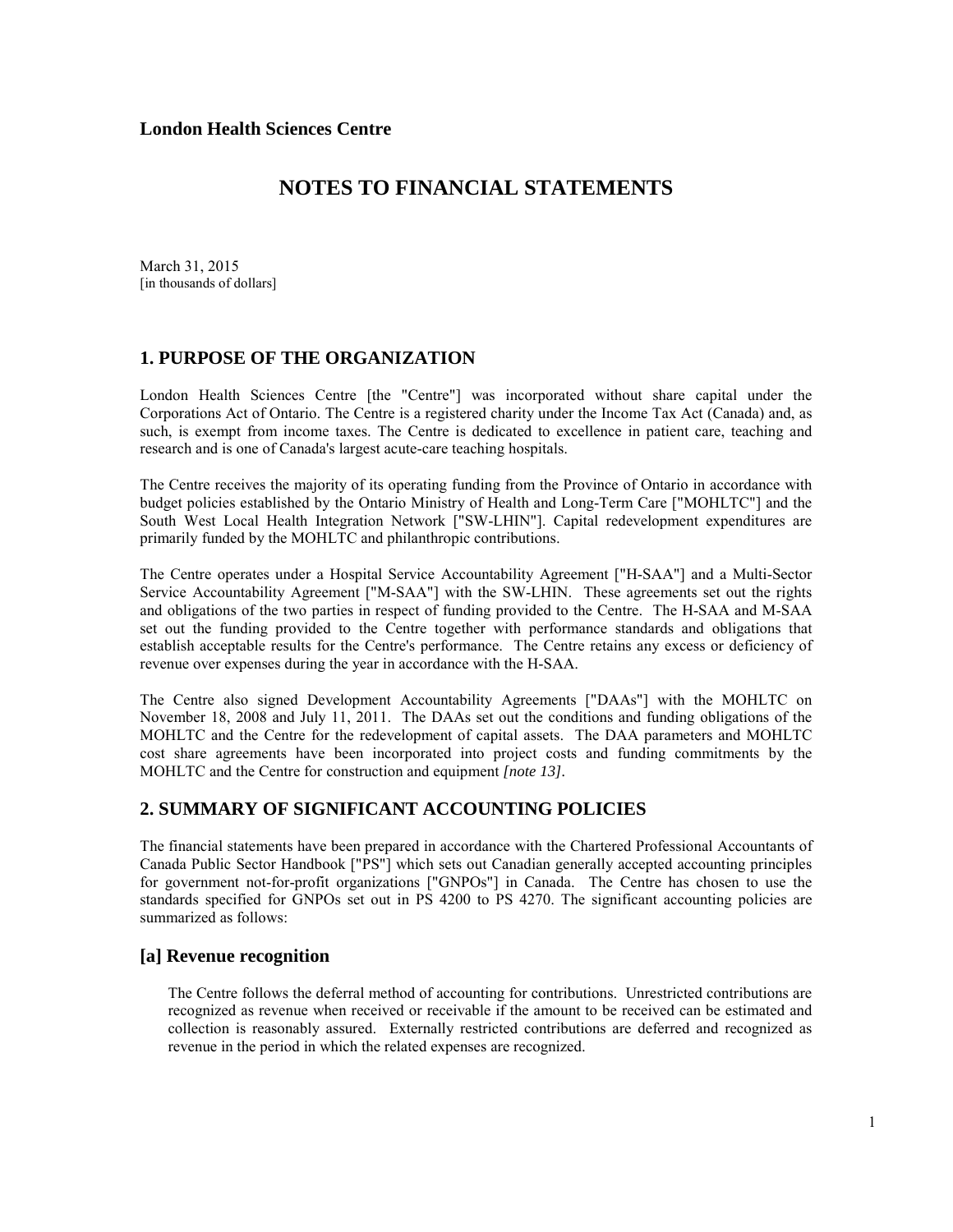### **NOTES TO FINANCIAL STATEMENTS**

March 31, 2015 [in thousands of dollars]

> Contributions externally restricted for capital assets are recorded as deferred capital contributions and are amortized to operations on the same basis as the related asset is depreciated.

> Revenue from patient services, non-patient services and preferred accommodation are recognized when the services have been provided or when the goods have been sold.

> Investment income (loss) is recognized as revenue when earned, except to the extent they relate to deferred contributions and amounts held for others, in which case they are added to the deferred contributions and amounts held for other balances, respectively. Investment income (loss) consists of interest, dividends, and realized gains and losses, net of related fees. Unrealized gains and losses are recorded in the statement of remeasurement gains and losses.

#### **[b] Inventory**

Inventory is valued at the lower of cost and net realizable value, which is considered to be current replacement cost on a first-in, first-out basis. Reviews for obsolete, damaged and expired items are done on a regular basis, and any items that are found to be obsolete, damaged or expired are written off when such determination is made.

#### **[c] Cash, restricted cash and cash equivalents**

Cash and cash equivalents consist of cash on deposit. Restricted cash and cash equivalents consist of cash on deposit.

#### **[d] Investment in joint ventures**

The Centre has interests in economic activities where there is shared ownership of these activities by the venturers. The accounts of these joint venture activities are included in the accompanying financial statements following the modified equity method. The modified equity method is a basis of accounting for the Centre's business partnerships, whereby the equity method of accounting is only modified to the extent the venturer's accounting policies are not adjusted to conform with those of the Centre.

#### **[e] Capital assets**

Capital assets are recorded at original cost. Amortization of cost and any corresponding deferred contribution is calculated on a straight-line basis over the estimated useful life of the asset. The amortization periods are as follows: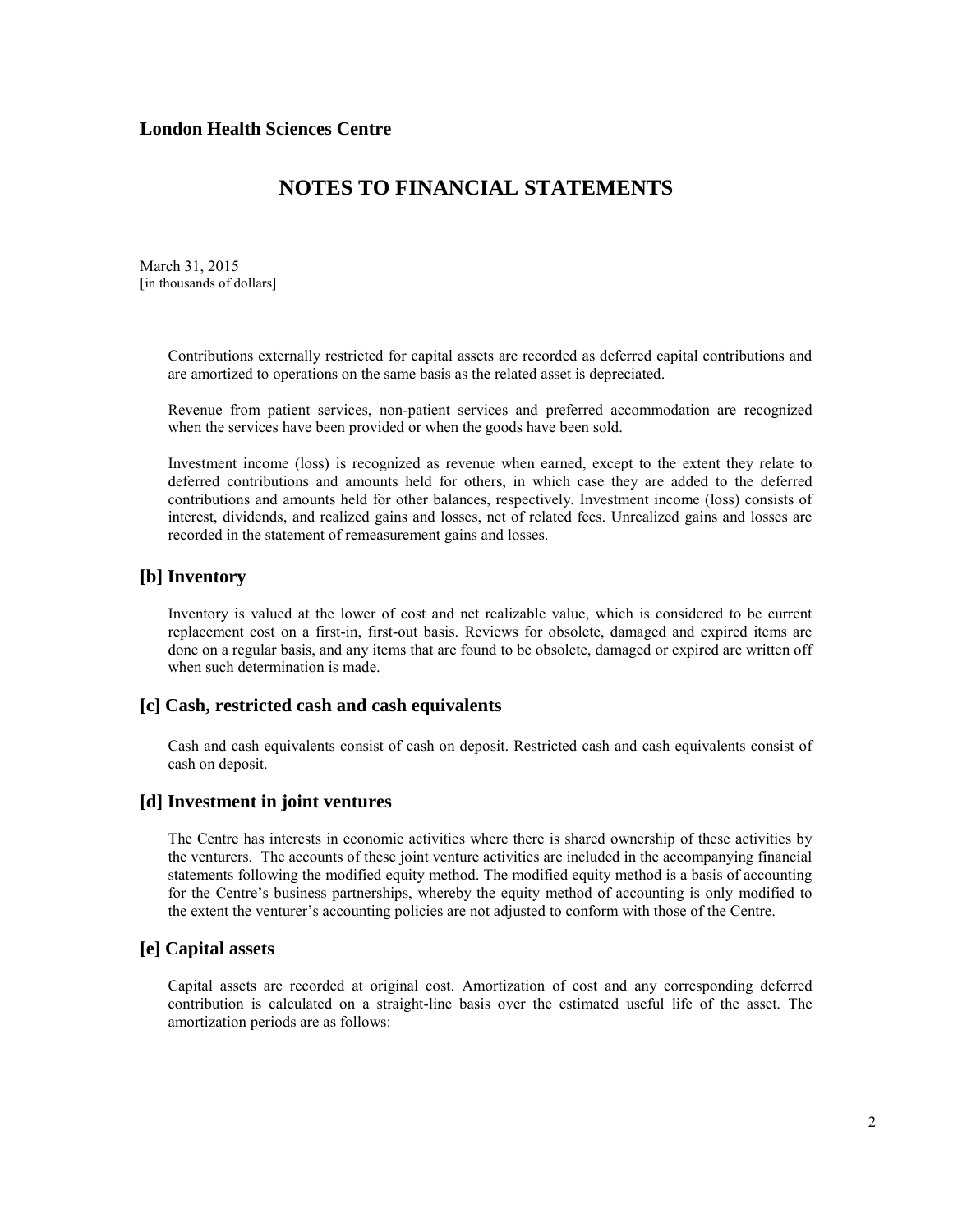### **NOTES TO FINANCIAL STATEMENTS**

March 31, 2015 [in thousands of dollars]

| $5 - 20$ years |
|----------------|
| $5 - 50$ years |
| 8 years        |
| $5 - 20$ years |
| $3 - 5$ years  |
|                |

Donated capital assets are recorded at fair market value at the date of contribution. Construction and projects in progress include construction and development costs and capitalized interest. No amortization is recorded until construction is substantially complete and the assets are ready for productive use.

External labour and incremental internally reassigned personnel costs associated with specific projects are included in their cost, capitalized and amortized over the life of the project.

When a capital asset no longer has any long term service potential to the Centre, the excess of its net carrying amount over any residual value is recognized as an expense in the statement of operations.

#### **[f] Capital leases**

A lease contract is accounted for as a capital lease if the Centre intends to obtain legal title to the asset at the end of the lease term, the lease term covers a significant portion of the asset's useful life, or the Centre has determined that the vendor will recover the investment cost of the asset as well as earn a return on that investment. The capital cost of the leased asset is amortized on a straight-line basis over the useful life of the asset.

#### **[g] Use of estimates**

The preparation of the Centre's financial statements requires management to make estimates and assumptions that affect the reported amounts of assets and liabilities, the disclosure of contingent liabilities at the date of the financial statements and the reported amounts of revenue and expenses during the reporting period. The most significant estimation processes relate to employee future benefits and revenue recognized from the MOHLTC and the SW-LHIN. Estimates and underlying assumptions are reviewed on an ongoing basis. Revisions to accounting estimates are recognized in the year in which the estimates are revised and in any future periods affected. Although some variability is inherent in these estimates, management believes that the amounts recorded are appropriate. Actual results could differ from those estimates.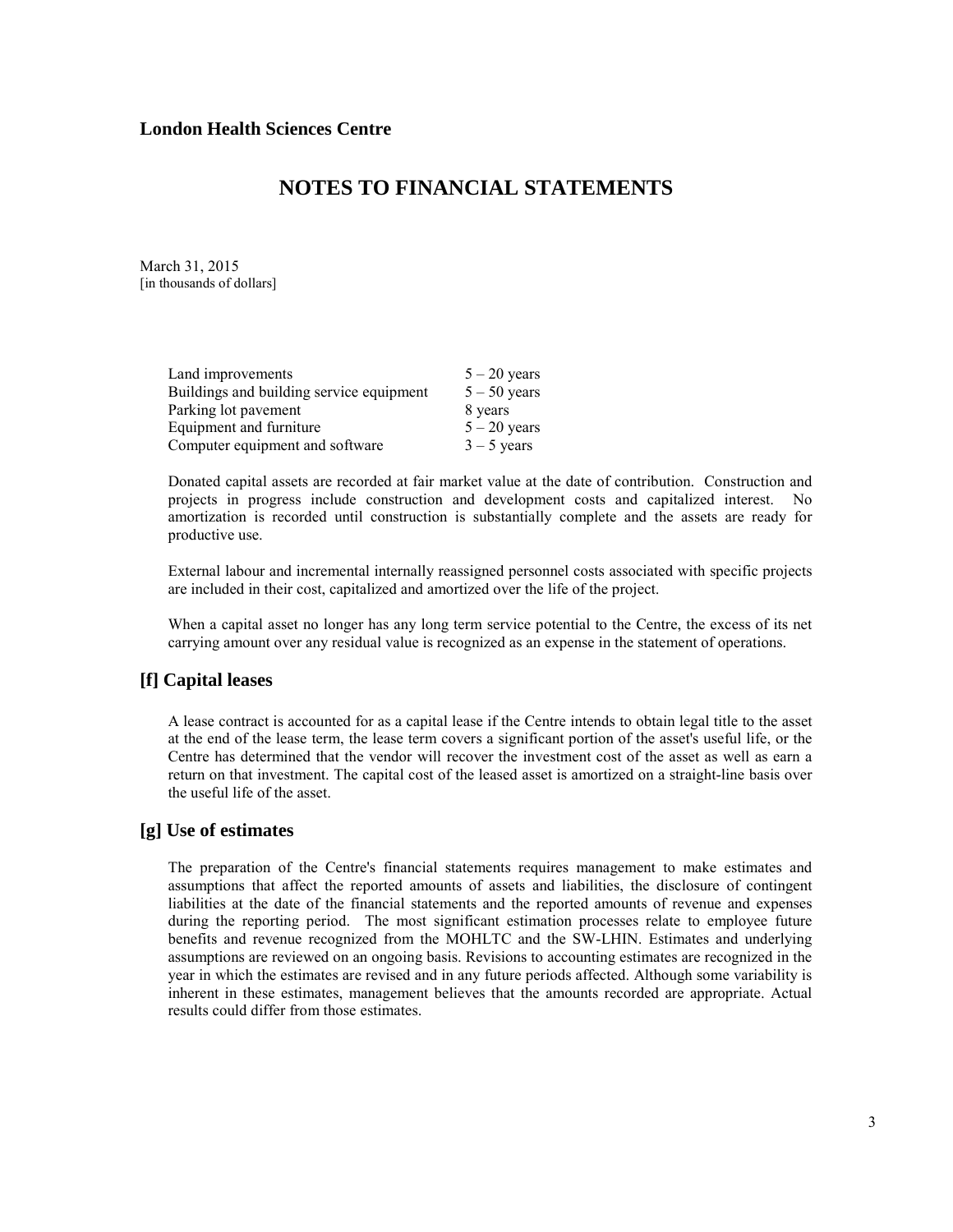### **NOTES TO FINANCIAL STATEMENTS**

March 31, 2015 [in thousands of dollars]

#### **[h] Employee future benefits**

[a] Multi-employer pension plan

Defined contribution accounting is applied for the Healthcare of Ontario Pension Plan ["HOOPP"], a multi-employer plan, whereby contributions are expensed on an accrual basis, as the Centre has insufficient information to apply defined benefit plan accounting.

[b] Other employee future benefits

The Centre accrues its obligations for other employee future benefits. The cost of other employee future benefits earned by employees is actuarially determined using the projected benefit method prorated on service using management's best estimates of salary escalation, retirement ages of employees and expected health care costs. The discount rate used to determine the accrued benefit obligation was determined by reference to the Centre's cost of borrowing. Differences arising from past service costs are expensed in the period of plan amendment. Actuarial gains and losses are amortized on a straightline basis in the statement of operations over the expected average remaining service life of employees.

#### **[i] Financial instruments**

Financial instruments are classified in one of the following categories: [i] fair value or [ii] cost or [iii] amortized cost. The Centre determines the classification of its financial instruments at initial recognition. The financial instruments are measured as follows:

- [a] Portfolio investments are measured at fair value, with changes in fair value recognized in the statement of remeasurement gains and losses.
- [b] Accounts receivable, due from related entities, accounts payable and accrued charges and long-term debt are measured at amortized cost, net of any provision for impairment.
- [c] Derivatives are measured at fair value on the statement of financial position, with changes in value recognized in the statement of remeasurement gains and losses. The Centre does not engage in derivative trading or speculative activities.

Transaction costs related to financial assets and financial liabilities measured at fair value are expensed to interest and other expenses, net as incurred.

The fair value of a financial instrument is the amount of consideration that would be agreed upon in an arm's length transaction between knowledgeable, willing parties who are under no compulsion to act. The fair value of a financial instrument on initial recognition is the transaction price at the trade date, which is the fair value of the consideration given or received. Subsequent to initial recognition, the fair values of financial instruments that are quoted in active markets are based on bid prices for financial assets held and offer prices for financial liabilities. When independent prices are not available, fair values are determined by using valuation techniques which refer to observable market data. These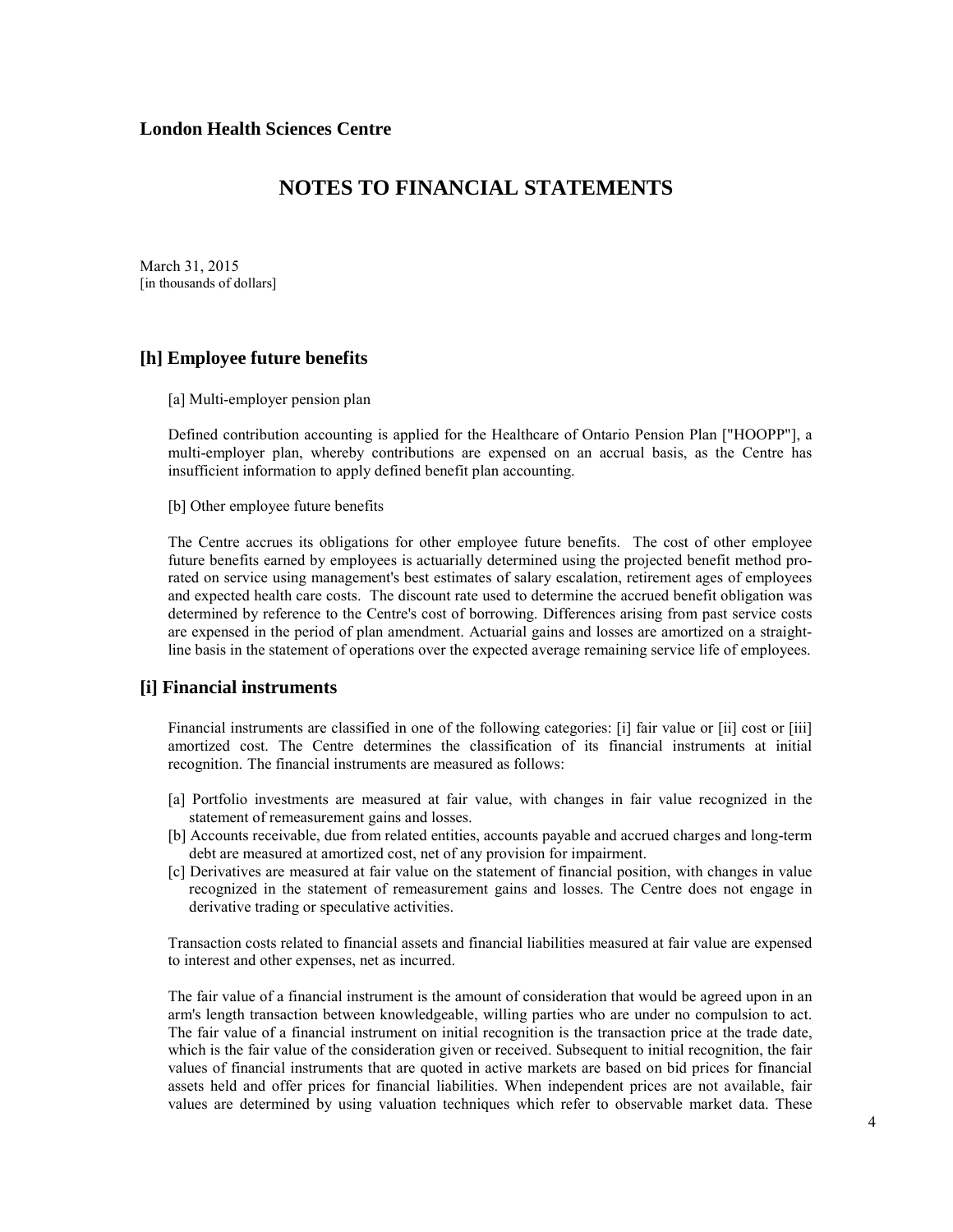# **NOTES TO FINANCIAL STATEMENTS**

March 31, 2015 [in thousands of dollars]

> include comparisons with similar instruments where market observable prices exist, discounted cash flow analysis, option pricing models and other valuation techniques commonly used by market participants.

> A change in the fair value of a financial instrument in the fair value category is recognized in the statement of remeasurement gains and losses as a remeasurement gain or loss until the financial instrument is derecognized. In the reporting period that a financial instrument in the fair value category is derecognized, the accumulated remeasurement gain or loss associated with the derecognized item is reversed and reclassified to the statement of operations.

> At each financial statement date, the Centre assesses financial assets or groups of financial assets to determine whether there is any objective evidence of impairment. When there has been a loss in value of a portfolio investment that is other than a temporary decline, the investment is written down to recognize the loss. A loss in value of a portfolio investment that is other than a temporary decline occurs when the actual value of the investment to the Centre becomes lower than its cost or amortized cost, adjusted for any write-downs recorded in previous reporting periods, and the impairment is expected to remain for a prolonged period. The write-down is included in the statement of operations. A write-down of a portfolio investment to reflect a loss in value is not to be reversed if there is a subsequent increase in value.

### **[j] Contributed services and materials**

Volunteers contribute a significant amount of time each year. Due to the difficulty of determining the fair value, these contributed services are not recognized or disclosed in the financial statements and related financial statement notes. Contributed materials are also not recognized in the financial statements.

### **3. FUNDS HELD IN TRUST**

The Centre holds funds in trust for certain associated entities, which the Centre has received under the direction of multi-party agreements. The funds are not available for the use or benefit of the Centre and are disbursed according to the terms of the various agreements. Funds held in trust are not included in the Centre's statement of financial position. Funds held in trust are summarized in the following table:

|                                                          | 2015   | 2014   |  |
|----------------------------------------------------------|--------|--------|--|
|                                                          |        |        |  |
| Academic Medical Association of Southwestern Ontario [a] | 18,478 | 19,013 |  |
| SWO DI/Regional Information Management Projects [b]      | 400    | 2,148  |  |
| cSWO[c]                                                  | 7.592  | 742    |  |
| <b>Total</b>                                             | 26,470 | 21.903 |  |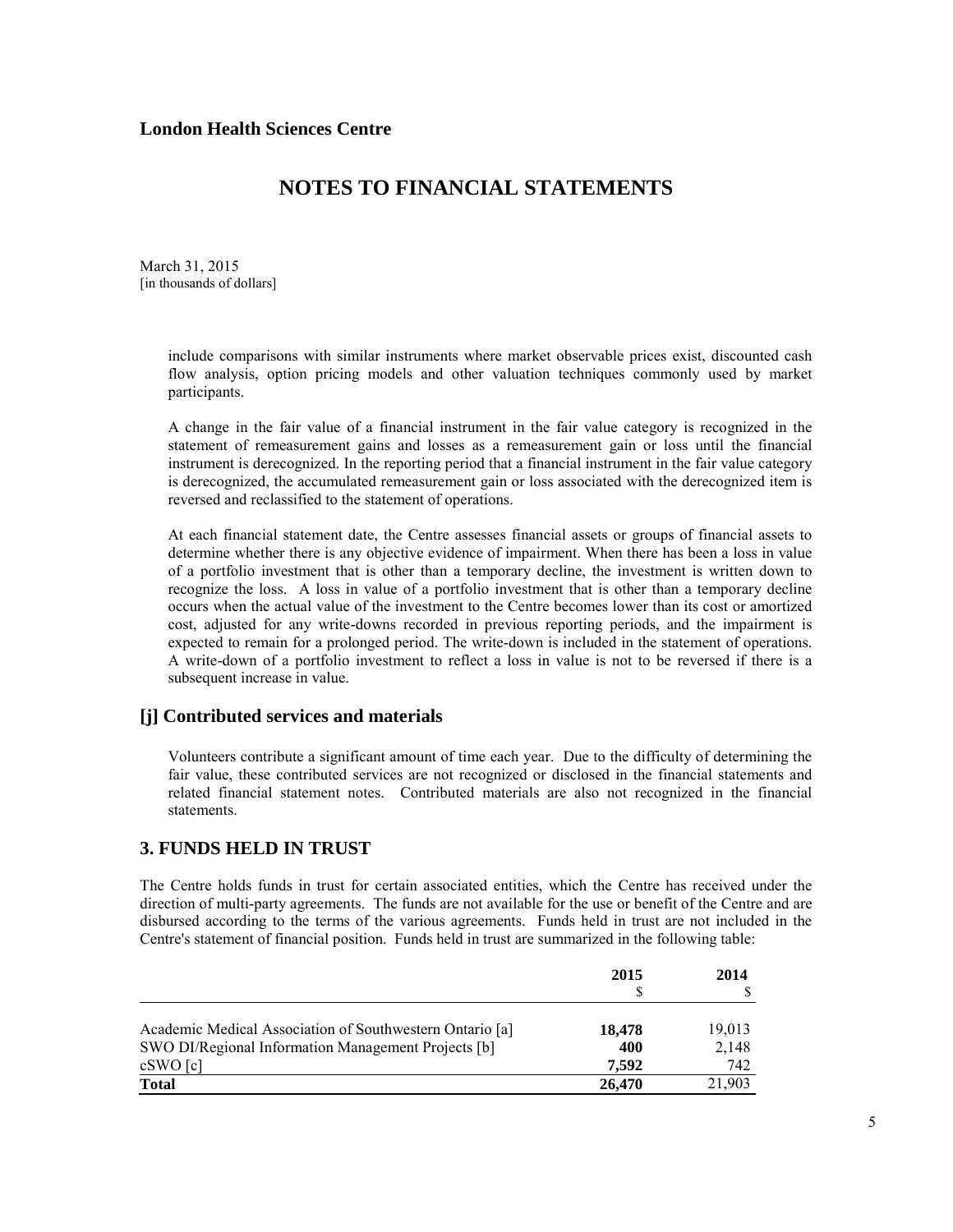### **NOTES TO FINANCIAL STATEMENTS**

March 31, 2015 [in thousands of dollars]

- [a] The Centre holds funds in trust for the Academic Medical Organization of Southwestern Ontario, an unincorporated association with which the Centre has a service level agreement.
- [b] The Centre also holds funds in trust related to the Southwestern Ontario Diagnostic Imaging Project ["SWO DI"] and for other regional information management projects. These funds were entirely contributed by Canada Health Infoway and the MOHLTC. Subject to approval by the Diagnostic Imaging Steering Committee, the Centre may be reimbursed from the funds held in trust for SWO DI for expenses incurred.
- [c] The Centre holds funds in trust related to the Connecting Southwestern Ontario ["cSWO"] project. These funds were entirely contributed by eHealth Ontario. Certain of the funds held in trust for cSWO may be remitted to the Centre as reimbursement for expenses incurred.

|                                                                | 2015   | 2014   |
|----------------------------------------------------------------|--------|--------|
|                                                                | S      | S      |
| <b>Externally restricted:</b>                                  |        |        |
| Short-term restricted cash [a]                                 | 4,982  | 12,838 |
| Short-term restricted portfolio investments – fixed income [a] | 6,000  |        |
| Internally restricted:                                         |        |        |
| Short-term restricted cash                                     | 8,253  | 19,703 |
| Long-term restricted cash                                      | 388    | 4,860  |
| Long-term restricted portfolio investments – fixed income      | 6,000  | 2,800  |
|                                                                | 25,623 | 40,201 |
| Less current portion of restricted cash and cash equivalents   | 19,235 | 32,541 |
| Total long-term restricted cash and portfolio investments      | 6.388  | 7.660  |

#### **4. RESTRICTED CASH AND PORTFOLIO INVESTMENTS**

Internally restricted funds are funds to be spent on specific internal initiatives as approved by the Board of Directors. Externally restricted funds include MOHLTC funds received for large building and demolition projects and funds received from other external parties for specific purposes. All restricted funds are maintained in restricted accounts until they are spent. The funds are recorded on the statement of financial position as either short-term or long-term based on when the funds are anticipated to be spent. Fixed income portfolio investments consist of guaranteed investment certificates *[note 8[a][i]]*.

[a] The Centre holds funds which were advanced by the MOHLTC for the construction of redevelopment projects *[note 13[c]].*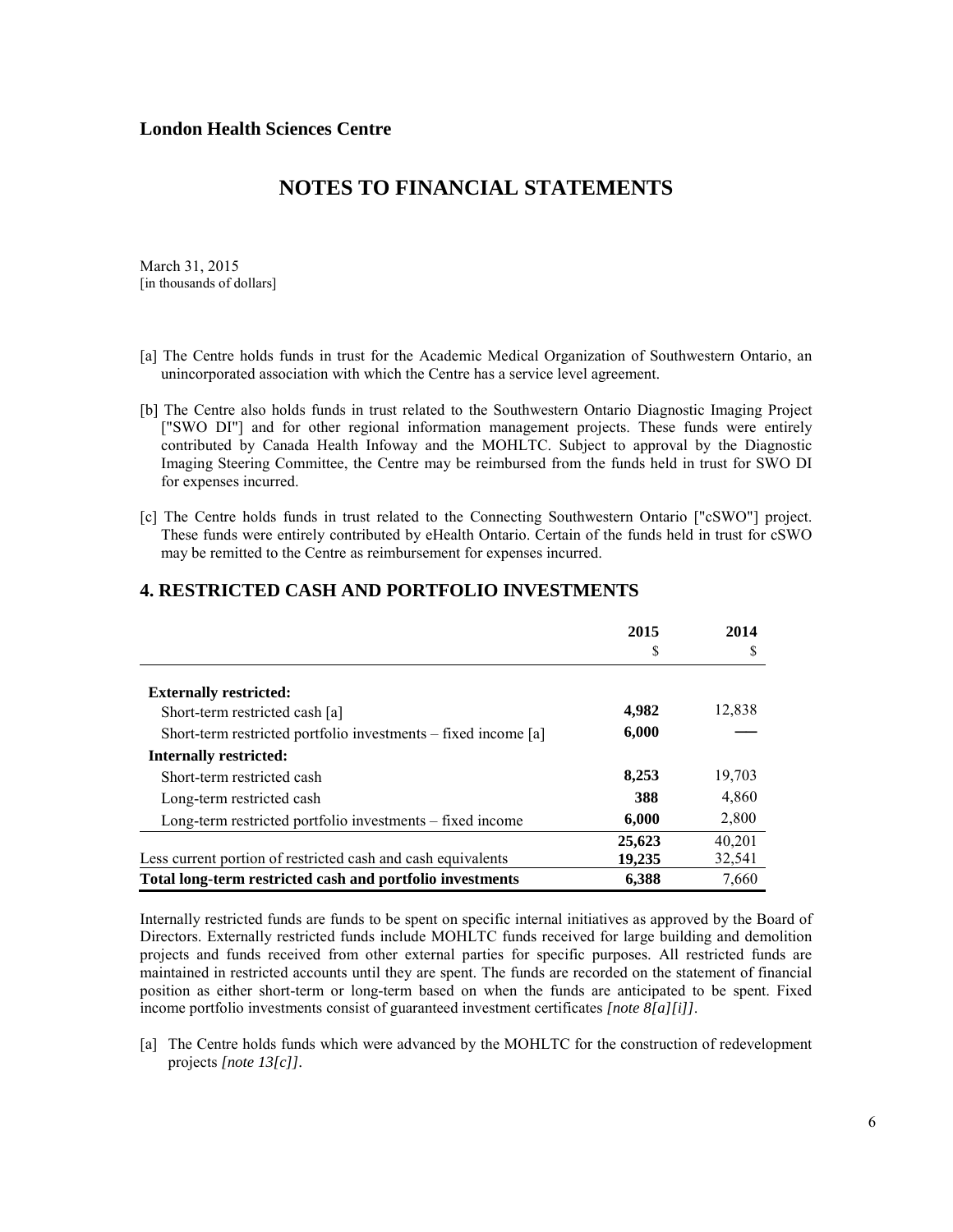March 31, 2015 [in thousands of dollars]

### **5. CAPITAL ASSETS**

|                                 | 2015               |              |           | 2014               |
|---------------------------------|--------------------|--------------|-----------|--------------------|
|                                 | <b>Accumulated</b> |              |           | <b>Accumulated</b> |
|                                 | Cost               | amortization | Cost      | amortization       |
|                                 | S                  | S            | \$        | \$                 |
| Land                            | 2,202              |              | 1,420     |                    |
| Construction and projects in    |                    |              |           |                    |
| progress [a]                    | 10,845             |              | 42,976    |                    |
| Buildings, building service     |                    |              |           |                    |
| equipment and land improvements | 996,768            | 220,844      | 952,585   | 199,947            |
| Parking lot pavement            | 2,231              | 1,016        | 1,870     | 768                |
| Equipment and furniture [b]     | 435,685            | 256,536      | 374,049   | 220,801            |
|                                 | 1,447,731          | 478.396      | 1,372,900 | 421,516            |
| Less accumulated amortization   | 478,396            |              | 421,516   |                    |
| Net book value                  | 969,335            |              | 951,384   |                    |

The above capital assets include assets under capital lease of \$17,106 [2014 - \$14,086] at cost with accumulated amortization of \$6,753 [2014 - \$4,593].

- [a] Included in the construction and projects in progress amount above is \$135 related to the value of work completed on a building redevelopment and infill project as at March 31, 2015 [2014 - \$17,510]. The project reached substantial completion during the year. This redevelopment and infill project is proceeding as an alternative financing and procurement ["AFP"] project under Infrastructure Ontario, with the Centre and the MOHLTC sharing in the total project cost as described in note 13[c]*.* The project is being constructed by an unrelated joint venture created to carry out the construction within the AFP arrangement. Payment by the Centre to the joint venture is to occur at specified intervals until fiscal 2016. The Centre recognizes construction in progress relating to the project as work progresses toward completion of project milestones.
- [b] During the year, the Centre recorded \$14,141 in contributed assets and the related deferred capital contributions.

### **6. CREDIT FACILITIES**

The credit facilities as at March 31, 2015 established with the Centre's bankers consist of a credit line of \$45,000 [2014 - \$45,000] to be used for general operating purposes and to bridge capital expenditures. The facility bears interest at the Bankers' Acceptance rate plus 0.45%. No amount was drawn on this facility as at March 31, 2015 or March 31, 2014.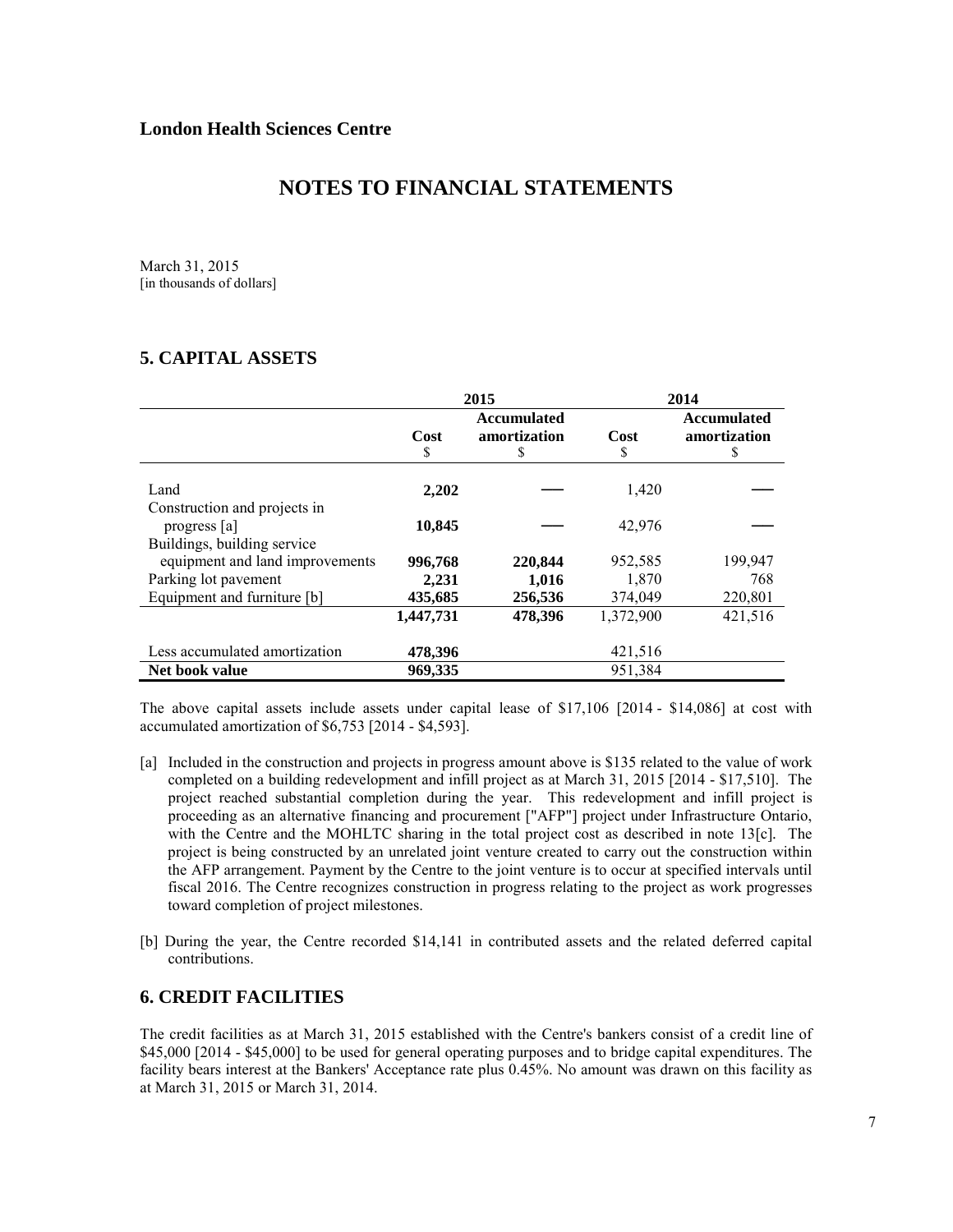March 31, 2015 [in thousands of dollars]

During the year, the Centre established a new credit facility to bridge capital purchases. The facility bears interest at prime less 0.55%. No amount was drawn on this facility as at March 31, 2015.

### **7. LONG-TERM LIABILITIES AND INTEREST SWAP RATES**

|                                                          | 2015<br>S | 2014<br>S |
|----------------------------------------------------------|-----------|-----------|
|                                                          |           |           |
| Long-term debt                                           |           |           |
| Term installment loan at 7.00% [a]                       | 12,476    | 13,111    |
| Term installment loan at 7.08% [a]                       | 13,402    | 14,140    |
| Non-revolving installment loan [b]                       | 1,585     | 2,286     |
| Term installment loan at 5.68% [c]                       | 24,834    | 25,408    |
| Term installment loans at 4.17% [d]                      | 30,367    | 31,179    |
|                                                          | 82,664    | 86,124    |
| Less current portion                                     | 3,652     | 3,458     |
|                                                          | 79,012    | 82,666    |
| <b>Other long-term liabilities</b>                       |           |           |
| Sick leave entitlement [e]                               | 756       | 806       |
| Employee benefit rebates [f]                             | 3,113     | 3,317     |
| Accumulating and non-vesting sick leave [g]              | 278       | 291       |
|                                                          | 4,147     | 4,414     |
| Less current portion                                     | 200       | 200       |
|                                                          | 3,947     | 4,214     |
| Total                                                    | 82,959    | 86,880    |
|                                                          |           |           |
| <b>Interest rate swaps</b>                               |           |           |
| Interest rate swap on term installment loan [a]          | 3,503     | 3,108     |
| Interest rate swap on non-revolving installment loan [b] | 45        | 74        |
| Interest rate swap on term installment loan [c]          | 9,193     | 5,811     |
| Interest rate swaps on term installment loans [d]        | 7,018     | 3,585     |
| Total                                                    | 19,759    | 12,578    |

The fair value of the interest rate swap ["IRS"] amounts disclosed above reflect the estimated amount that the Centre, if required to settle the outstanding contract, would be required to pay at year-end and represents the difference between the net present value of the cash flows based on the swap rate at inception and the net present value of the cash flows based on the projected swap rate for the remaining term of the swaps.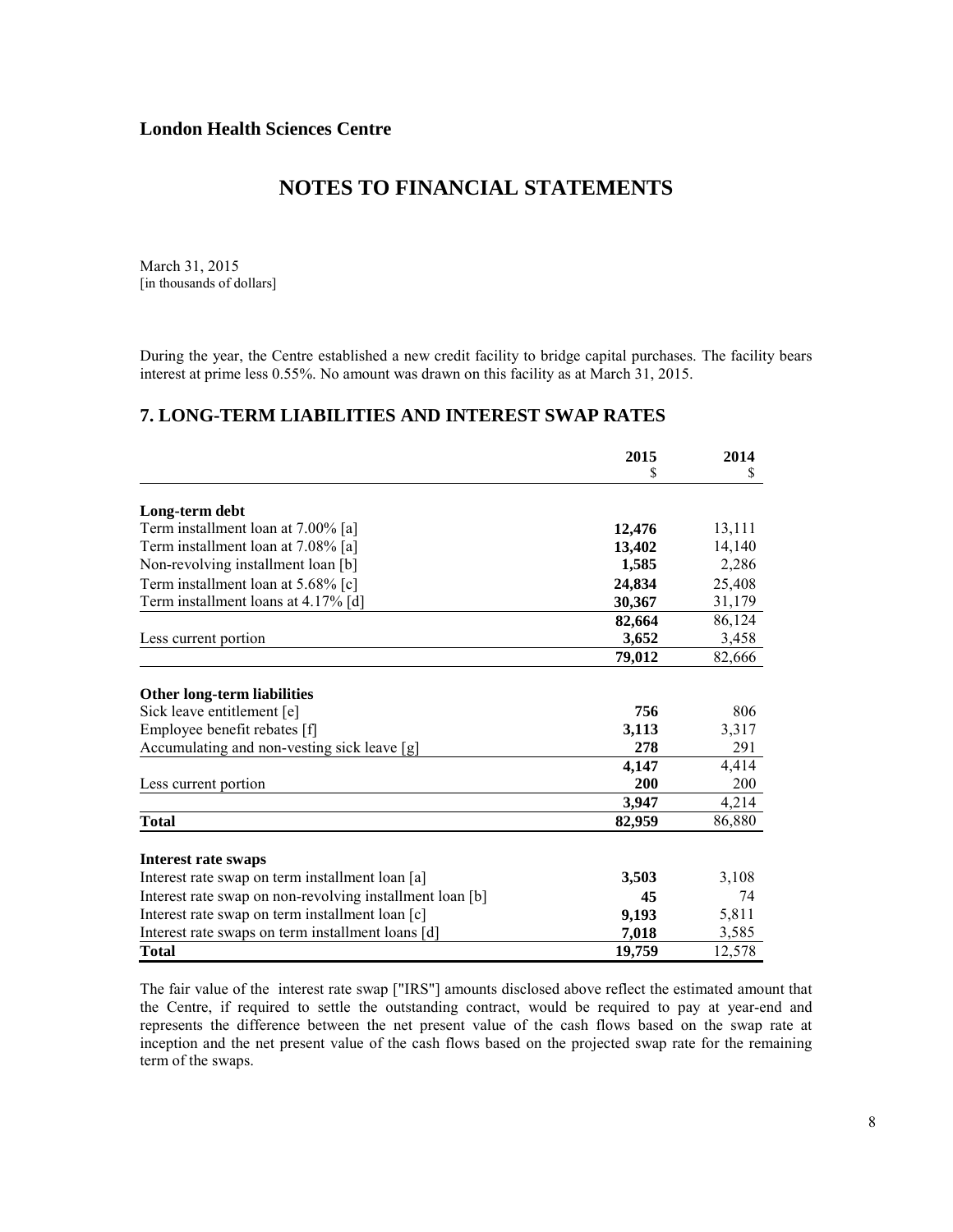March 31, 2015 [in thousands of dollars]

[a] The Centre has a non-revolving term installment loan on the first Victoria Hospital parking structure bearing interest at a floating rate of the Bankers' Acceptance rate plus 0.65% and due on December 30, 2022. Quarterly equal blended payments of principal and interest commenced September 30, 2003. As at March 31, 2015, the agreement represented a notional principal amount of \$12,476 [2014 - \$13,111].

The Centre is exposed to interest rate cash flow risk with respect to its floating rate debt and has addressed this risk by entering into an IRS agreement that fixes the interest rate over the term of the debt. The IRS agreement causes the Centre to swap its floating rate of the Bankers' Acceptance rate plus 0.65% obligation annually for a fixed rate of 7.00%. The maturity date of this agreement is December 30, 2022.

As at March 31, 2015, the fair value of this IRS agreement represented a liability of \$3,503 [2014 - \$3,108].

The Centre has a non-revolving term installment loan on its University Hospital parking structure bearing interest at 7.08% and due on July 31, 2021. Monthly equal blended payments of principal and interest commenced April 1, 2002. As at March 31, 2015, the agreement represented a notional principal amount of \$13,402 [2014 – \$14,140].

The Centre has provided surplus cash flows from the parking structures as collateral for all amounts drawn on the corresponding parking facilities.

[b] The Centre has a non-revolving floating rate installment loan at the Bankers' Acceptance rate plus 0.60% to finance expenditures related to the replacement of chiller systems. The credit was available in two tranches, which were advanced in sequence. Monthly equal blended payments of principal and interest commenced April 30, 2009. The maturity date of tranche 1 is March 31, 2017, and the maturity date of tranche 2 is March 30, 2018.

The Centre is exposed to interest rate cash flow risk with respect to its floating rate debt and has addressed this risk by entering into an IRS agreement that fixes the interest rate over the term of the debt. The IRS agreement causes the Centre to swap its floating rate obligation at the Bankers' Acceptance rate plus 0.60% annually for a fixed rate of 4.03% on tranche 1 of \$1,310, and 3.65% on tranche 2 of \$275.

As at March 31, 2015, the fair value of this IRS agreement represented a liability of \$45 [2014 - \$74].

[c] The Centre has a non-revolving floating rate term installment loan at the Bankers' Acceptance rate plus 0.75% on a second parking facility that has been constructed at Victoria Hospital and the purchase of other long-term assets. Monthly equal blended payments of principal and interest commenced March 31, 2012. The maturity date of this agreement is September 30, 2036.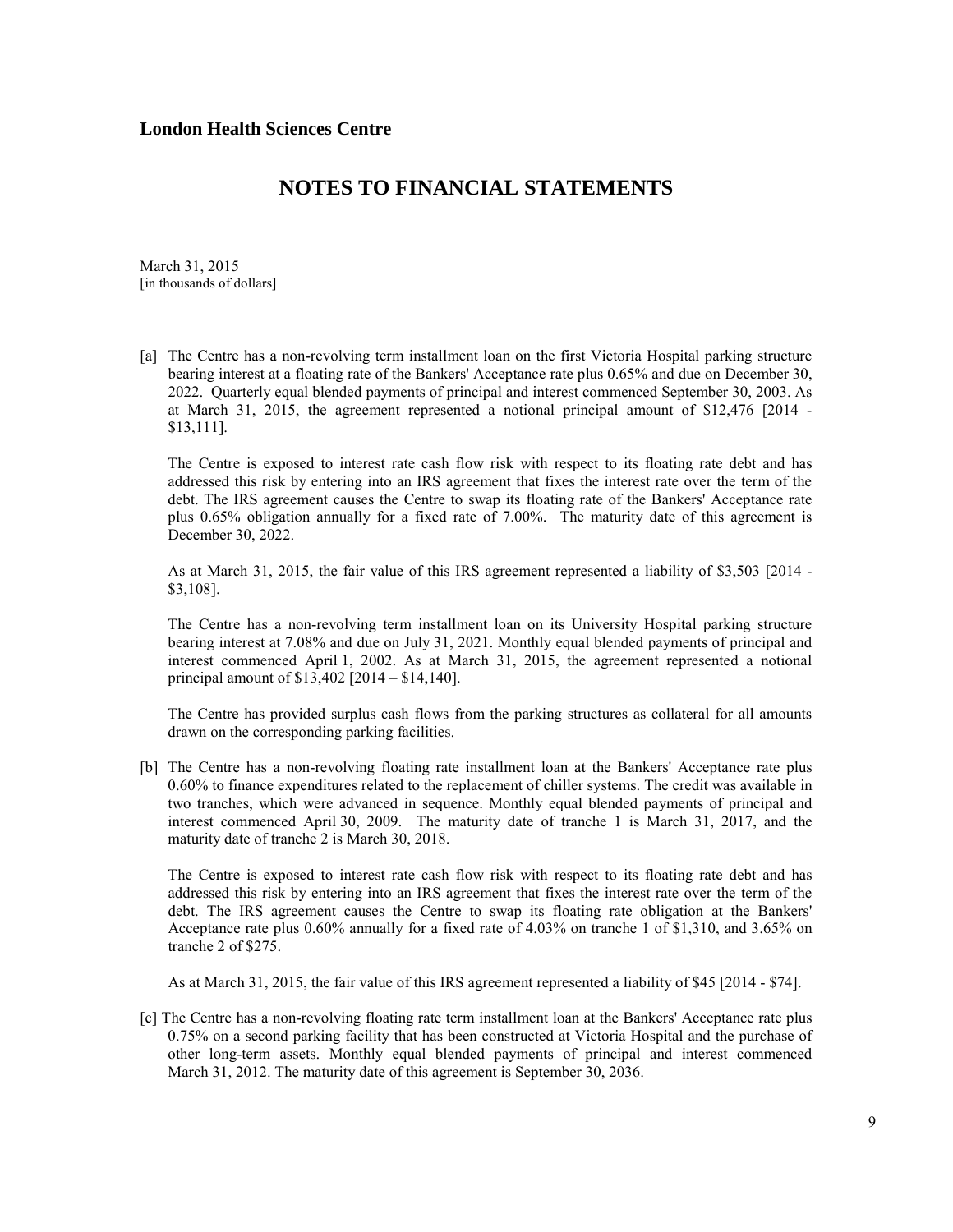### **NOTES TO FINANCIAL STATEMENTS**

March 31, 2015 [in thousands of dollars]

> The Centre is exposed to interest rate cash flow risk with respect to its committed floating rate debt and has addressed this risk by entering into an IRS agreement that fixes the interest rate over the term of the debt. The IRS agreement causes the Centre to swap its floating rate obligation at the Bankers' Acceptance rate plus 0.75% annually for a fixed rate of 5.68%.

> As at March 31, 2015, the fair value of this IRS agreement represented a liability of \$9,193 [2014- \$5,811].

> As noted in [a], the Centre has provided surplus cash flows from the parking structures as collateral for all amounts drawn on the corresponding parking facilities.

[d] The Centre has two non-revolving floating rate term installment loans to finance expenditures related to the Phase 5 Co-Generation project at Victoria Hospital and the Emergency Backup Generator project at University Hospital. The loans bear interest at a floating rate of prime less 0.75% and are due on September 30, 2036. Monthly blended payments of principal and interest commenced October 1, 2011.

The Centre is exposed to interest rate cash flow risk with respect to its floating rate debt and has addressed this risk by entering into IRS agreements that fixes the interest rate over the term of the debt. The IRS agreements cause the Centre to swap its floating rate obligation at prime less 0.75% annually for a fixed rate of 4.17%. The maturity date of these agreements is September 1, 2036.

As at March 31, 2015, the fair value of these IRS agreements represented a liability of \$7,018 [2014 - \$3,585].

- [e] Sick leave entitlement reflects the remaining liability from a former plan, with changes during the year representing changes in wage rates and payouts to employees upon retirement or departure from the Centre.
- [f] This represents the rebate portion of certain legislated employee benefits programs to fund future costs.
- [g] The Centre has an obligation for accumulating and non-vesting sick pay benefits for certain employee groups. These benefits are paid out upon an illness or injury-related absence. Sick pay benefits expensed during the year were \$13 [2014 - \$10].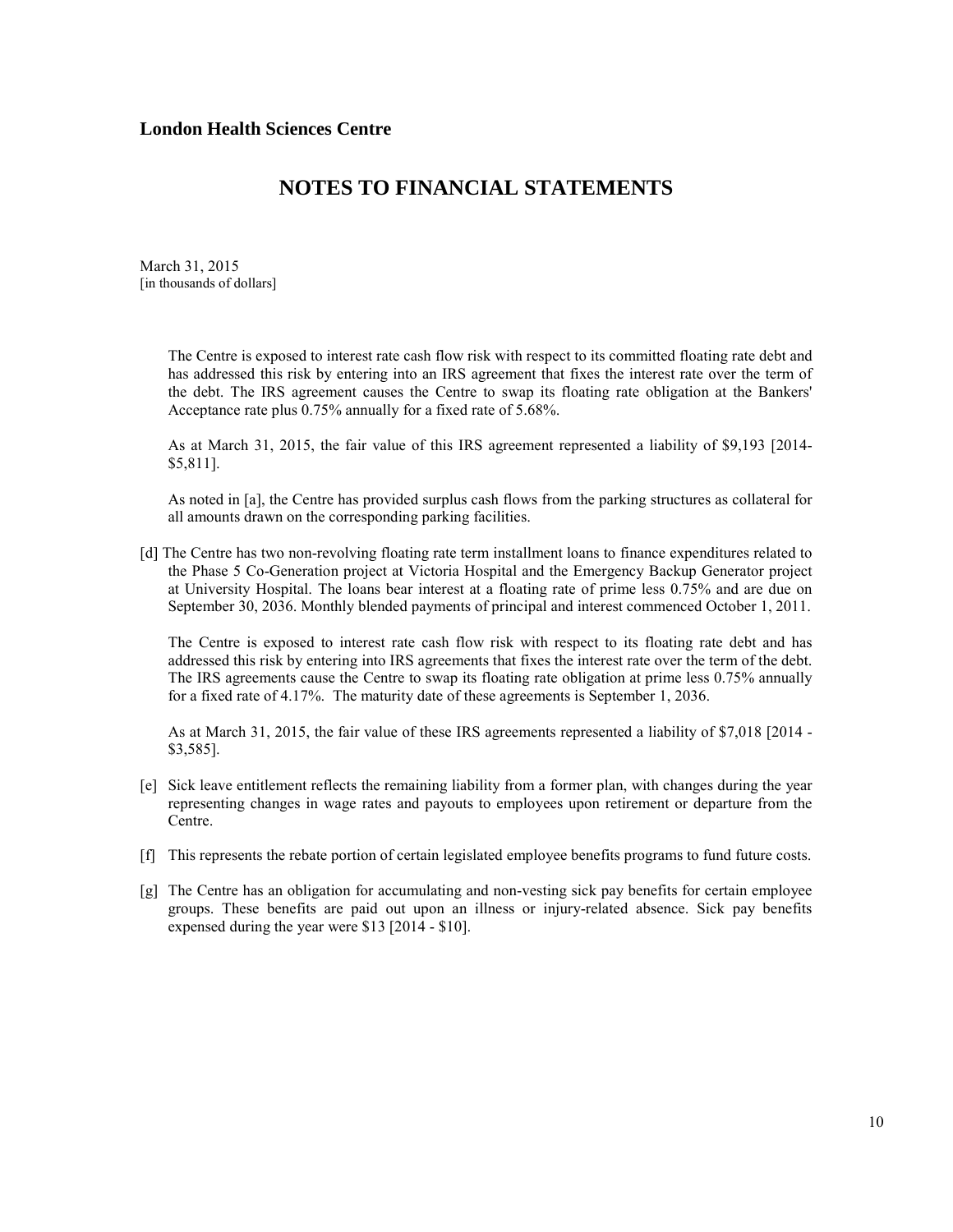March 31, 2015 [in thousands of dollars]

[h] Principal payments due under the various debt agreements are as follows:

|            | \$     |
|------------|--------|
|            |        |
| 2016       | 3,652  |
| 2017       | 3,857  |
| 2018       | 3,377  |
| 2019       | 3,478  |
| 2020       | 3,687  |
| Thereafter | 64,613 |
|            | 82,664 |
|            |        |

Interest costs incurred in the year amounted to \$5,014 [2014 - \$6,294].

### **8. FINANCIAL INSTRUMENTS**

Financial instruments measured at fair value are classified according to a fair value hierarchy that reflects the reliability of the data used to determine fair value. The fair value hierarchy is made up of the following levels:

Level 1 - valuation based on quoted prices [unadjusted] in active markets for identical assets or liabilities; Level 2 - valuation techniques based on inputs other than quoted prices included in Level 1 that are observable for the asset or liability, either directly or indirectly; and

Level 3 - valuation techniques using inputs for the asset or liability that are not based on observable market data [unobservable inputs].

The fair value hierarchy requires the use of observable data from the market each time such data exists. A financial instrument is classified at the lowest level of hierarchy for which significant inputs have been considered in measuring fair value.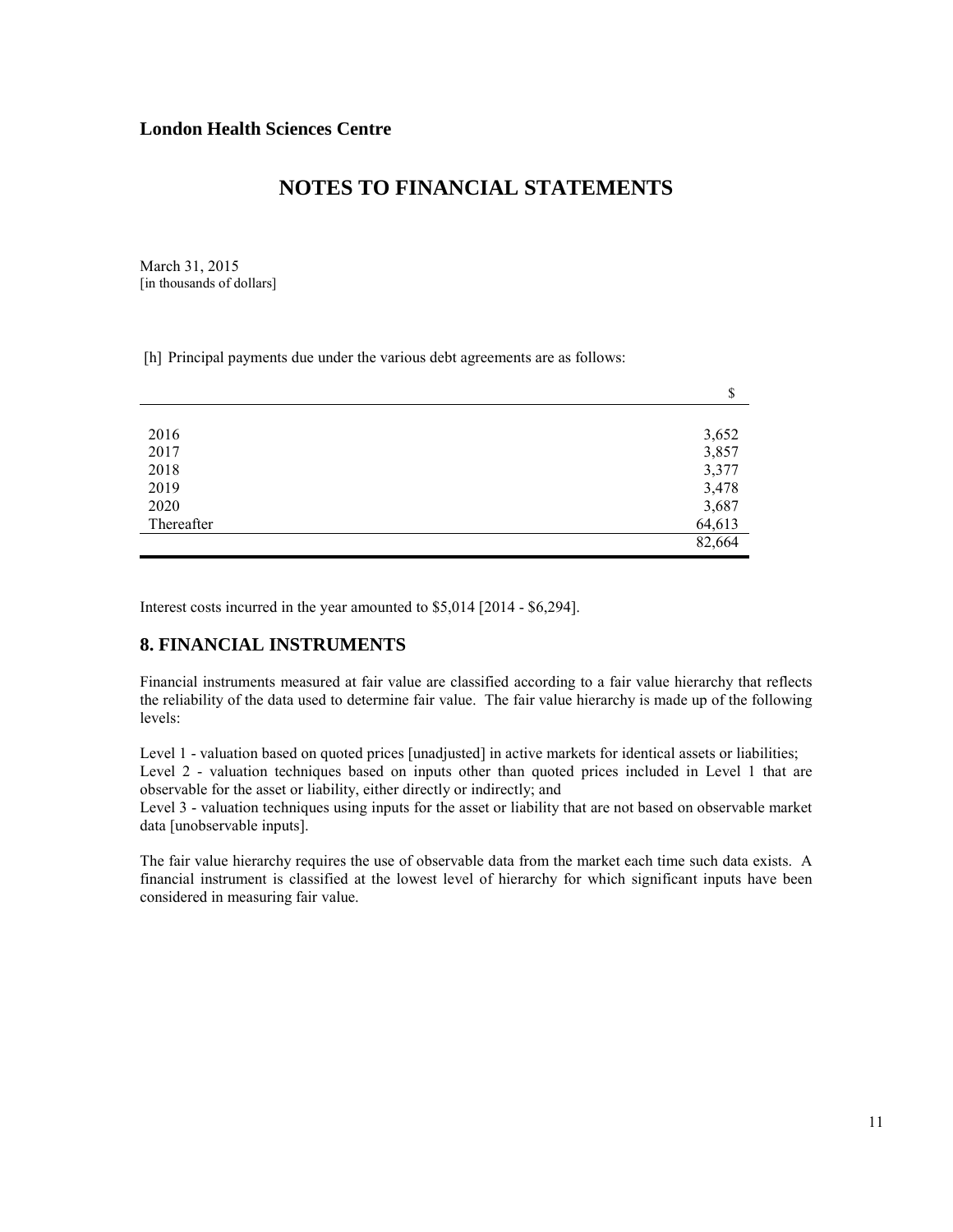March 31, 2015 [in thousands of dollars]

The following table presents the financial instruments measured at fair value classified according to the fair value hierarchy described above:

|                                           | Fair Value as at March 31, 2015 |         |         |                                      |
|-------------------------------------------|---------------------------------|---------|---------|--------------------------------------|
|                                           | <b>Level 1</b><br>S             | Level 2 | Level 3 | <b>Total assets</b><br>at fair value |
| Financial assets and liabilities          |                                 |         |         |                                      |
| Cash and cash equivalents                 | 180,490                         |         |         | 180,490                              |
| Restricted cash and portfolio investments | 13,623                          | 12,000  |         | 25,623                               |
| Interest rate swaps                       |                                 | 19,759  |         | 19,759                               |
|                                           | 194,113                         | 31,759  |         | 225,872                              |

|                                           | Fair Value as at March 31, 2014 |         |         |                                      |
|-------------------------------------------|---------------------------------|---------|---------|--------------------------------------|
|                                           | Level 1                         | Level 2 | Level 3 | <b>Total assets</b><br>at fair value |
| Financial assets and liabilities          |                                 |         |         |                                      |
| Cash and cash equivalents                 | 176,571                         |         |         | 176,571                              |
| Restricted cash and portfolio investments | 37,401                          | 2,800   |         | 40,201                               |
| Interest rate swaps                       |                                 | 12,578  |         | 12,578                               |
|                                           | 213,972                         | 15,378  |         | 229,350                              |

There have been no material transfers between Levels 1 and 2 for the year ended March 31, 2015.

#### **FINANCIAL RISKS**

The Centre's investment activities expose it to a range of financial risks. The Centre manages these financial risks in accordance with its internal policies.

#### **[a] Market risk**

Market risk is the risk that the fair value or future cash flows related to a financial instrument will fluctuate as a result of changes in market conditions including interest rates. Significant volatility in interest rates and equity values in which the Centre's investments are held can significantly impact the value of the investments.

#### **[i] Interest rate risk**

Interest rate risk refers to the effect on the fair value or future cash flows of a financial instrument due to fluctuations in interest rates. The Centre is exposed to financial risk that arises from the interest rate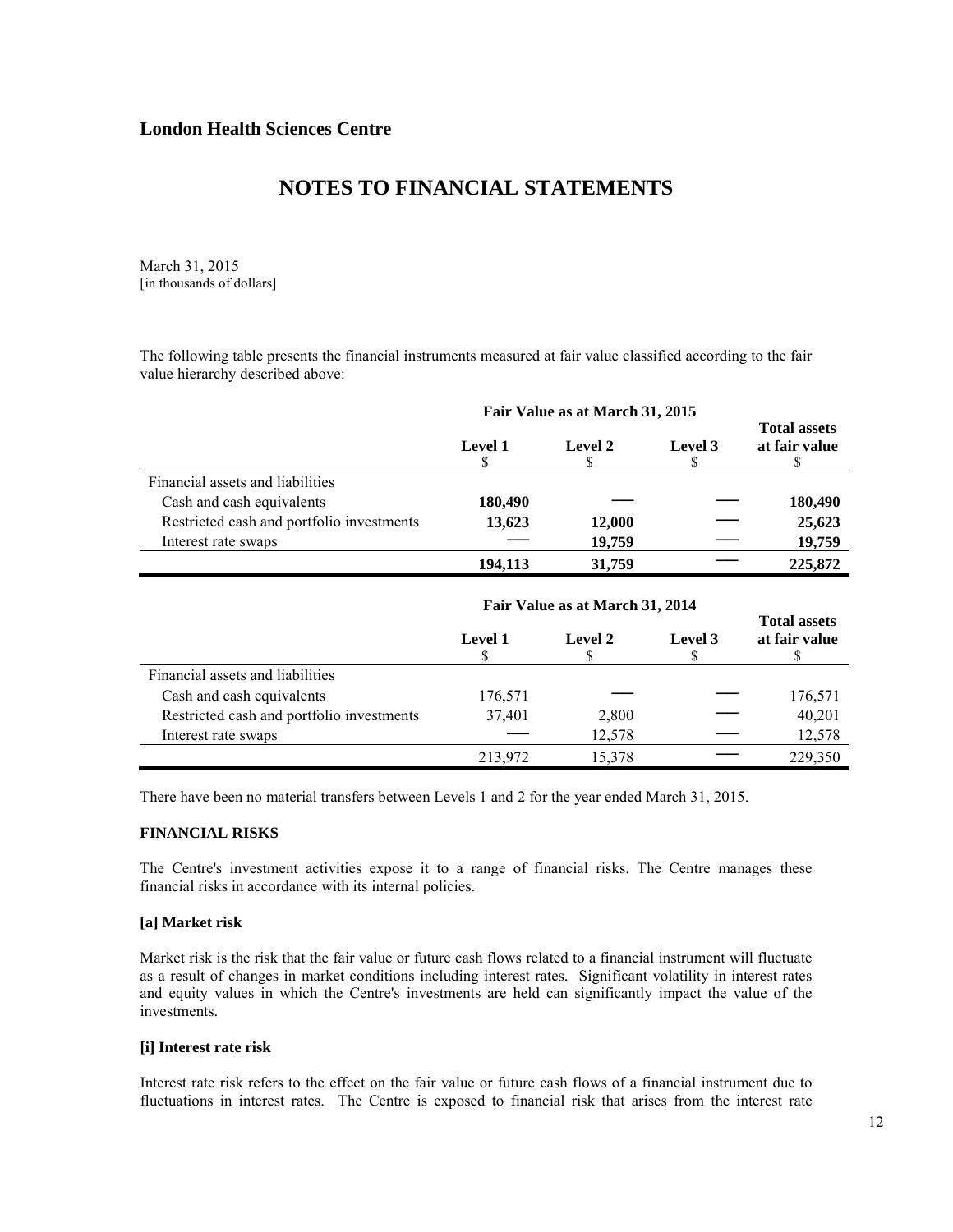# **NOTES TO FINANCIAL STATEMENTS**

March 31, 2015 [in thousands of dollars]

differentials between the market interest rate and the rates on its cash and cash equivalents, investments and long-term debt. Changes in variable interest rates could cause unanticipated fluctuations in the Centre's operating results.

To manage the risks identified for its investments, the Centre has an investment policy setting out a target mix of investments designed to provide optimal rate of return within reasonable risk tolerances. The investment policy is renewed annually.

Fixed income portfolio investments have an average term to maturity of 0.7 years [2014 - 0.5 years] and an average yield of 1.98% [2014 - 1.57%] as at March 31, 2015 based on market values. Due to the short-term nature of the Centre's portfolio investments, there would be no significant changes in net assets if interest rates were to change.

The Centre mitigates interest rate risk on its long-term debt through a derivative financial instrument that exchanges the variable rate inherent in the long-term debt for a fixed rate *[note 7]*. Therefore, fluctuations in market interest rates would not impact future cash flows and operations relating to the long-term debt.

#### **[b] Credit risk**

Credit risk arises from the possibility that the entities from which the Centre receives funding may experience difficulty and be unable to fulfill their obligations. The majority of the Centre's accounts receivable are owed by government agencies with good credit standing. At year-end, patient and other accounts receivable totaled \$55,384 [2014 - \$54,526]. As a result, the requirement for credit risk related reserves for accounts receivable is minimal. The Centre has no significant concentration of credit risk with any one individual customer. There are no significant past due or impaired balances as at March 31, 2015. The corporate bonds included in restricted cash and portfolio investments have a minimum investment rating of AA.

#### **[c] Liquidity risk**

Liquidity risk is the risk that the Centre will not be able to meet its obligations as they fall due. To manage liquidity risk, the Centre keeps sufficient resources readily available to meet its obligations, including available lines of credit *[note 6]* that may be used when sufficient cash flow is not available from operations to cover operating expenditures. The Centre believes that its current sources of liquidity are sufficient to cover its known short and long term cash obligations.

The majority of accounts payable and accrued charges are expected to be settled in the next fiscal year. The maturities of other financial liabilities are provided in the notes to the financial statements related to those liabilities.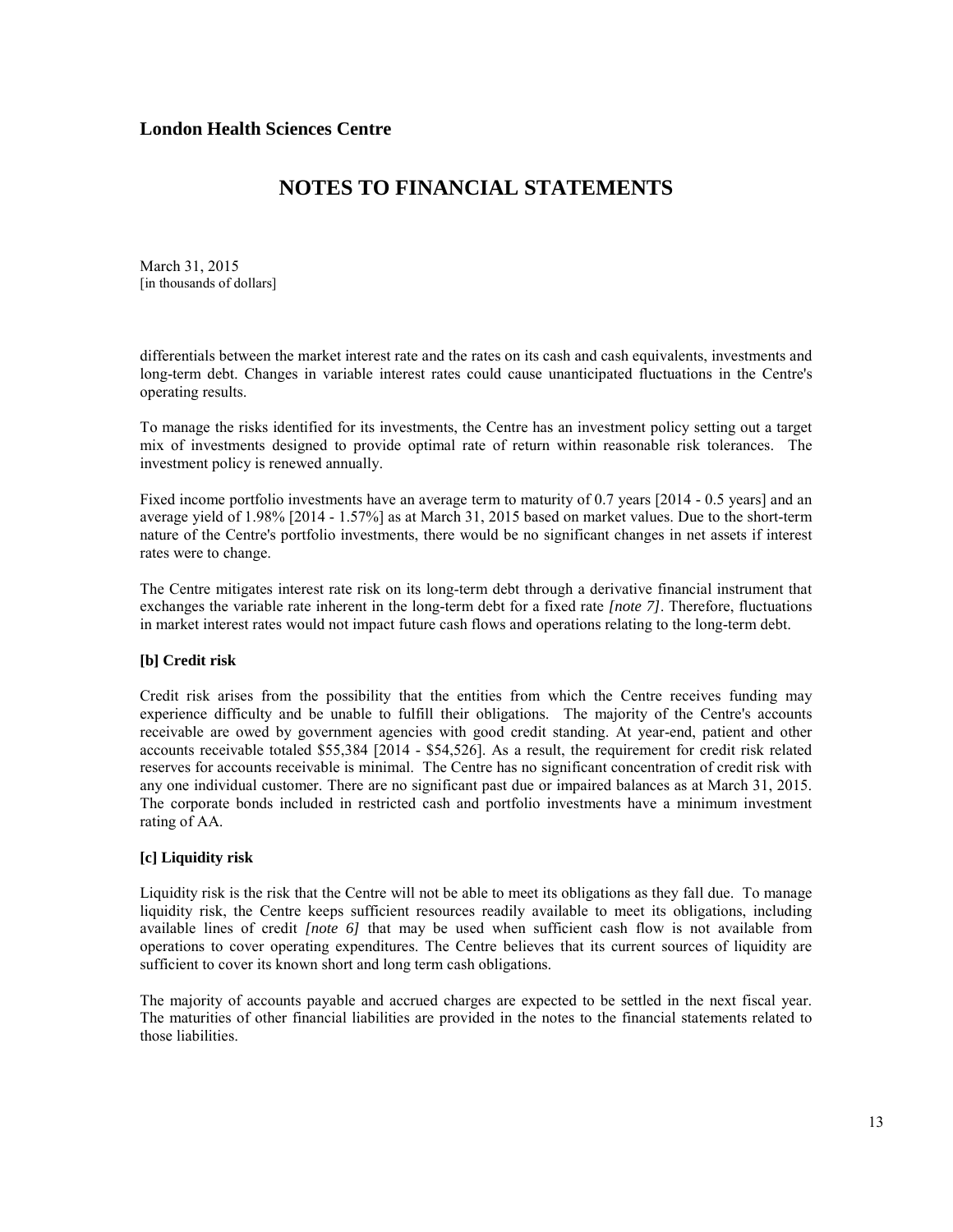### **NOTES TO FINANCIAL STATEMENTS**

March 31, 2015 [in thousands of dollars]

### **9. CAPITAL LEASE OBLIGATIONS**

The Centre has entered into the following capital lease obligations for equipment:

|                                                   | 2015   | 2014   |
|---------------------------------------------------|--------|--------|
|                                                   |        |        |
| Total minimum lease payments                      | 10,910 | 10,020 |
| Less amounts representing interest                | 903    | 671    |
| Add residual values                               | 414    | 194    |
| <b>Present value of capital lease obligations</b> | 10,421 | 9,543  |
| Less current portion of capital lease obligations | 3,989  | 3,292  |
|                                                   | 6,432  | 6,251  |

Principal payments due under capital lease obligations are as follows:

|                     | Φ<br>Φ |
|---------------------|--------|
|                     |        |
| 2016                | 3,989  |
| 2017                | 3,068  |
| 2018                | 1,915  |
| 2019                | 607    |
| 2020 and thereafter | 428    |

### **10. DEFERRED CAPITAL CONTRIBUTIONS**

Deferred capital contributions represent the unamortized amount of externally restricted contributions received related to capital assets. Changes in the deferred capital contributions balance are as follows:

|                                        | 2015      | 2014      |
|----------------------------------------|-----------|-----------|
|                                        | S         |           |
| Balance, beginning of year             | 674,667   | 657,557   |
| Contributions received during the year |           |           |
| MOHLTC and SW-LHIN                     | 28,609    | 36,956    |
| Foundations                            | 1,791     | 2,584     |
| Other                                  | 19,270    | 3,952     |
| Amortization                           | (28, 292) | (26, 382) |
| Balance, end of year                   | 696,045   | 674,667   |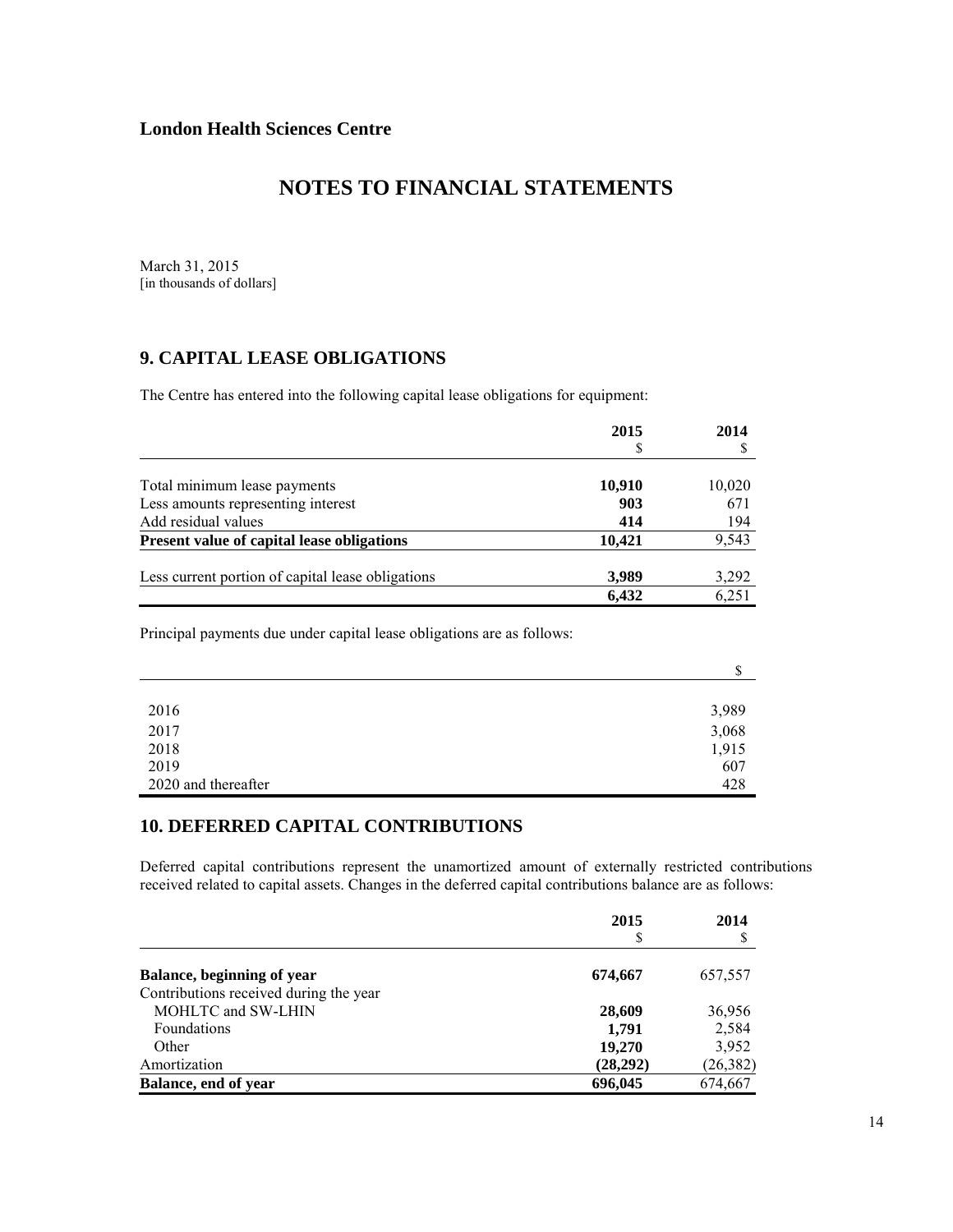March 31, 2015 [in thousands of dollars]

### **11. DEFERRED CONTRIBUTIONS**

Deferred contributions represent unspent grants for operating purposes that have been received and relate to a subsequent year. Changes in the deferred contributions balance are as follows:

|                                               | 2015    | 2014     |
|-----------------------------------------------|---------|----------|
|                                               | \$      |          |
| Balance, beginning of year                    | 9,817   | 14,335   |
| Contributions received during the year        |         |          |
| MOHLTC and SW-LHIN                            | 66      | 1,117    |
| <b>Foundations</b>                            | 437     | 393      |
| Other                                         | 1,086   | 821      |
| Amounts recognized as revenue during the year | (2,331) | (6, 849) |
|                                               | 9,075   | 9,817    |
| Less current portion                          | 8,625   | 8,317    |
| Balance, end of year                          | 450     | 1,500    |

### **12. STATEMENT OF CASH FLOWS**

The net change in non-cash working capital items related to operations consists of the following:

|                                       | 2015    | 2014      |
|---------------------------------------|---------|-----------|
| Cash provided by (used in)            |         |           |
| Accounts receivable:                  |         |           |
| MOHLTC and SW-LHIN                    | 35,730  | (34, 875) |
| Patient and other                     | (858)   | (3,278)   |
| Inventory                             | (1,197) | (1,178)   |
| Prepaid expenses                      | (402)   | (1, 462)  |
| Accounts payable - MOHLTC and SW-LHIN | (981)   | (37,079)  |
| Accounts payable and accrued charges  | (9,500) | 12,476    |
|                                       | 22,792  | (65,396)  |

Non-cash transactions during the year related to contributed capital assets and the related deferred capital contribution of \$14,141 are excluded from the statement of cash flows.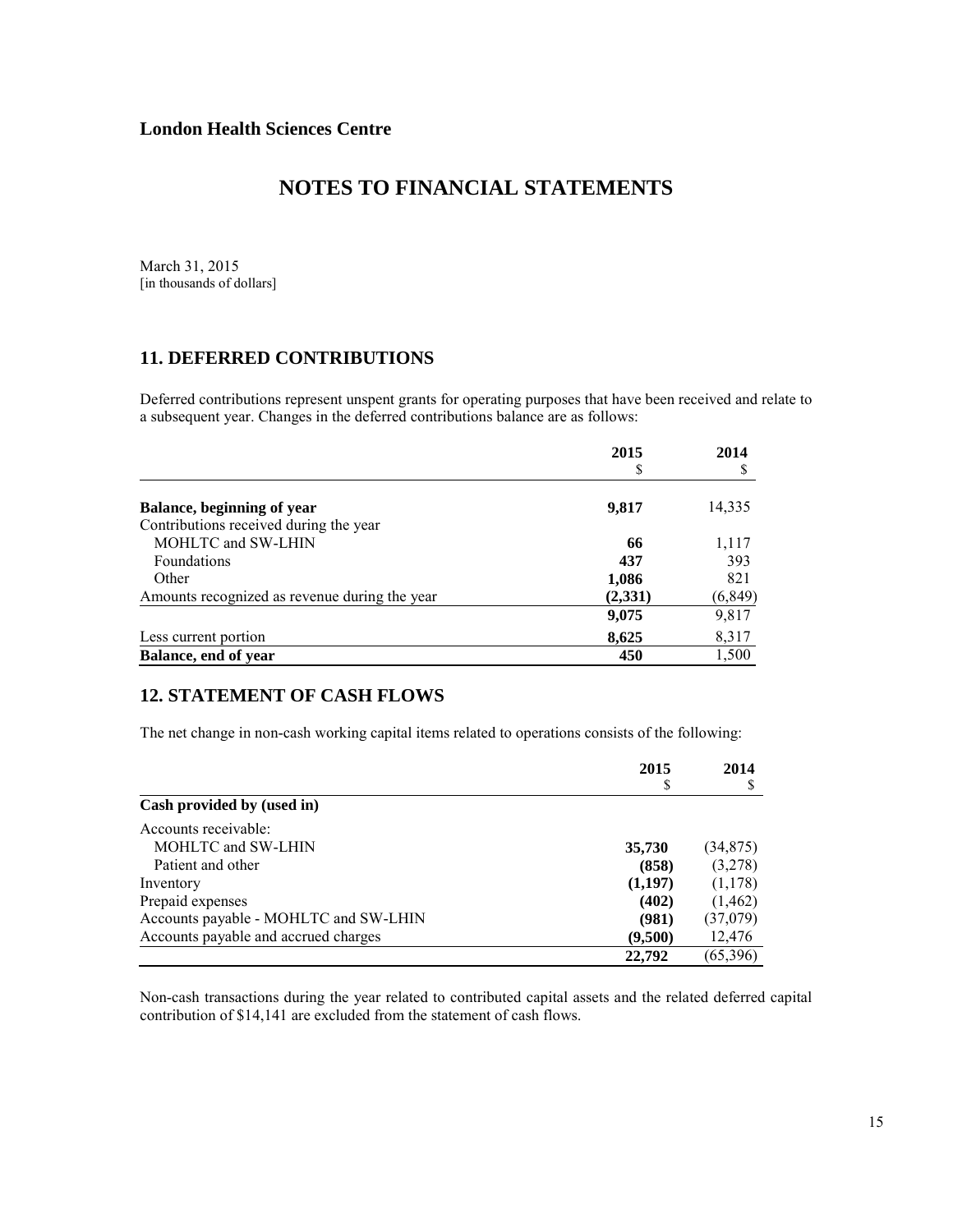March 31, 2015 [in thousands of dollars]

### **13. COMMITMENTS AND CONTINGENCIES**

[a] The Centre has entered into operating leases for premises and equipment. Minimum rental payments over the next five years are as follows:

|      | Φ<br>Φ                                  |
|------|-----------------------------------------|
|      |                                         |
| 2016 |                                         |
| 2017 |                                         |
| 2018 |                                         |
| 2019 |                                         |
| 2020 | 1,704<br>1,500<br>1,404<br>1,268<br>725 |

- [b] The Centre is subject to certain actual and potential legal claims that have arisen in the normal course of operations. Where the potential liability is likely and able to be estimated, management records its best estimate of the potential liability. In other cases, the ultimate outcome of the claims cannot be determined at this time. Any additional losses related to claims will be recorded in the year during which the liability is able to be estimated or adjustments are determined to be required. With respect to claims as at March 31, 2015, it is management's position that the Centre has valid defenses and appropriate insurance coverage to offset the cost of unfavourable settlements, if any, which may result from such claims.
- [c] The Centre has spent \$601,512 on buildings and other related expenditures to complete the Health Services Restructuring Commission's directives received in 1998. Future capital asset expenditures of \$8,859 are required to meet these directives over the next year for a total cost of \$610,371.

The Centre has a cost sharing agreement with the MOHLTC for the redevelopment of buildings and other related capital expenditures. Under the terms of the agreement, the MOHLTC will fund \$509,691 of the required capital asset expenditures. According to the terms of the cost sharing agreement, \$100,680 must be raised by the Centre from other sources of funds including contributions from the London Health Sciences Foundation, Children's Health Foundation and internal working funds contributions. As at March 31, 2015, the Foundations have contributed \$63,576 in total [2014 - \$63,576], with the balance of the obligation being funded internally from non-MOHLTC generated revenues.

The value of work completed as at March 31, 2015 with respect to the building redevelopment has been recorded in capital assets [note 5[a]].

As at March 31, 2015 there is nil payable with respect to the building redevelopment [2014 - \$38,324].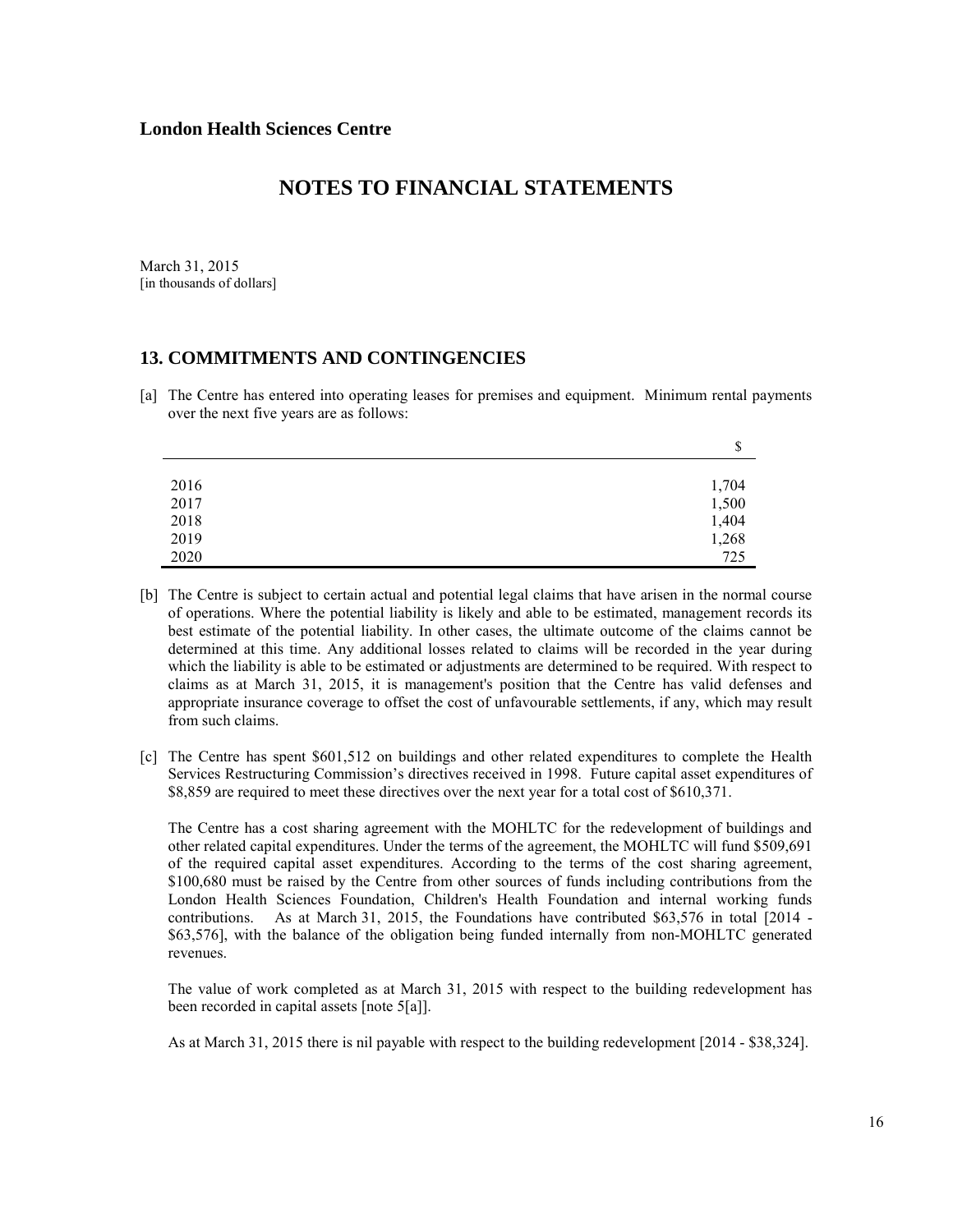March 31, 2015 [in thousands of dollars]

[d] The Centre also has a cost sharing agreement with the MOHLTC for the acquisition of capital equipment and furnishings. The total cost is \$46,325 with the MOHLTC contributing \$27,098. As at March 31, 2015, the London Health Sciences Foundation has transferred \$10,066 [2014 - \$10,066] to the Centre.

### **14. EMPLOYEE FUTURE BENEFITS**

### **[a] Multi-employer pension plan**

Substantially all of the employees of the Centre are members of the HOOPP, which is a multiemployer, defined benefit, final average earnings, contributory pension plan. The Centre's contributions to HOOPP during the year amounted to \$43,553 [2014 - \$42,570]. This amount is included in employee benefits expense in the statement of operations.

The most recent actuarial valuation for financial reporting purposes completed by the HOOPP as at December 31, 2014 disclosed net assets available for benefits of \$60,848,000 [2013 - \$51,626,000] with pension obligations of \$46,923,000 [2013 - \$41,478,000], resulting in a surplus of \$13,925,000 [2013 - \$10,148,000]. The cost of pension benefits is determined by HOOPP at \$1.26 per every dollar of employee contributions. As at December 31, 2014, HOOPP was 115% funded [2013 - 114%].

#### **[b] Other employee future benefits**

The Centre provides post-retirement benefits of extended health coverage, dental and semi-private insurance. The most recent actuarial valuation for financial reporting purposes was completed by the Centre's independent actuaries as of March 31, 2015.

The significant actuarial assumptions adopted in measuring the Centre's accrued benefit obligations for the other employee future benefits are as follows:

|                                          | 2015    | 2014    |
|------------------------------------------|---------|---------|
| Discount rate                            | $3.4\%$ | $4.3\%$ |
| Executive supplementary pension increase | $2.0\%$ | $2.0\%$ |
| Health care inflation increase           | $6.7\%$ | $5.6\%$ |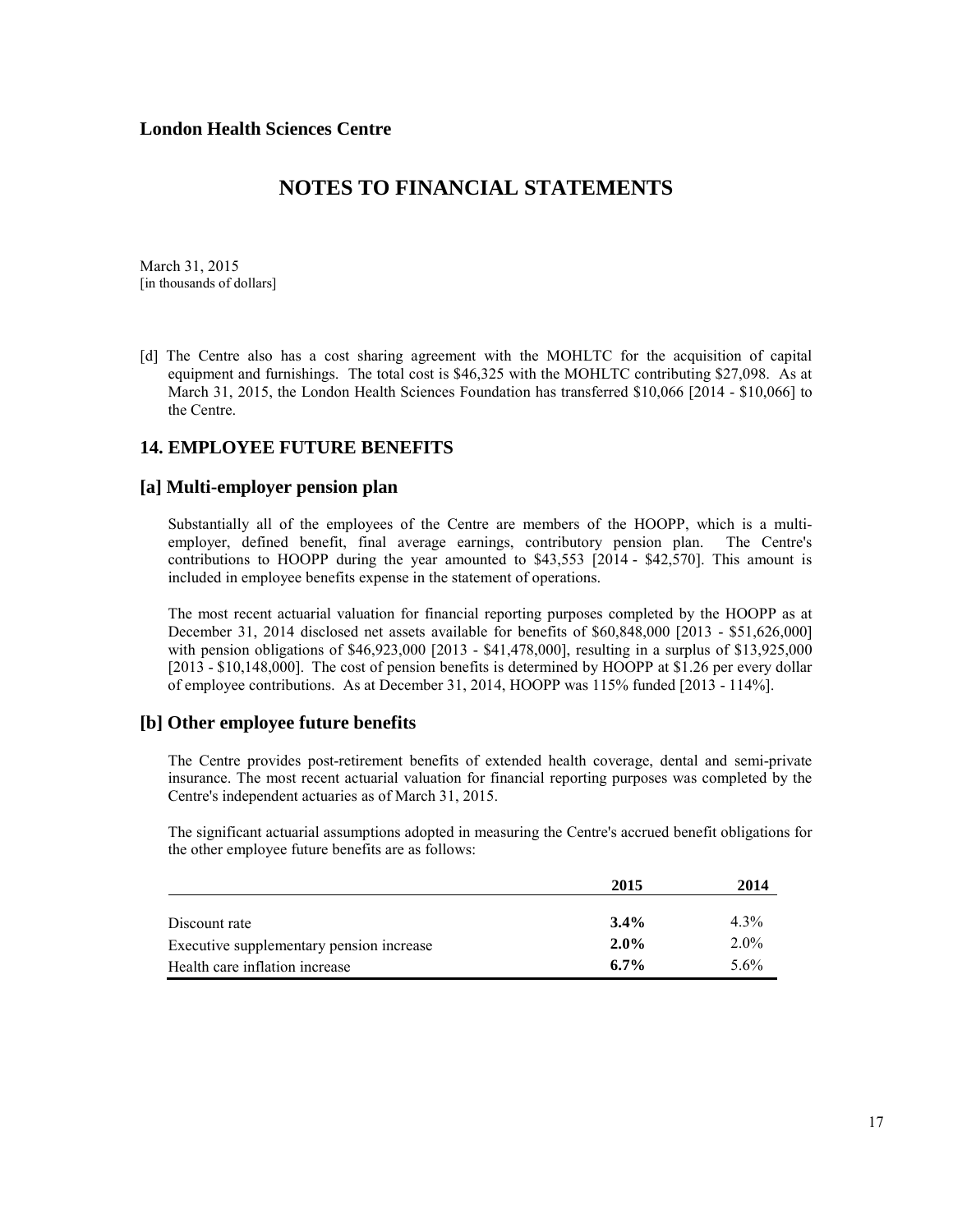March 31, 2015 [in thousands of dollars]

The significant actuarial assumptions adopted in measuring the Centre's benefit expense are as follows:

|                                          | 2015    | 2014    |
|------------------------------------------|---------|---------|
|                                          |         |         |
| Discount rate                            | 4.3%    | $3.6\%$ |
| Executive supplementary pension increase | $2.0\%$ | $2.0\%$ |
| Health care inflation increase           | 5.6%    | 59%     |

The health care inflation increase is expected to decrease to an ultimate rate of 3.9% in 2035 and thereafter. Benefits paid during the year were \$855 [2014 - \$747]. These obligations are funded in the year they are paid out.

The following table presents information related to the Centre's post-retirement benefits as at March 31 including the amounts recorded on the statement of financial position, and components of net periodic benefit cost:

|                                                   | 2015    | 2014     |
|---------------------------------------------------|---------|----------|
|                                                   | S       |          |
| <b>Accrued benefit obligation</b>                 |         |          |
| Balance at beginning of year                      | 28,799  | 29,427   |
| Current service cost                              | 1,348   | 1,538    |
| Interest cost                                     | 1,250   | 1,047    |
| Benefits paid                                     | (1,740) | (1,338)  |
| Plan amendment                                    |         | 656      |
| Actuarial gain                                    | (1,771) | (2, 531) |
| Balance at end of year                            | 27,886  | 28,799   |
| Unamortized net actuarial loss                    | (2,542) | (4,936)  |
| Employee future benefit liability                 | 25,344  | 23,863   |
| Less current portion                              | 1,740   | 1,338    |
| Total long-term employee future benefit liability | 23,604  | 22,525   |

Unamortized actuarial losses (gains) are amortized over the expected average remaining service life of employees. The Centre's benefit plan expense was as follows:

|                                | 2015  | 2014  |
|--------------------------------|-------|-------|
|                                |       |       |
| Current service cost           | 1,348 | 1,538 |
| Interest cost                  | 1,250 | 1,047 |
| Plan amendment                 |       | 656   |
| Amortization of actuarial loss | 623   | 856   |
| Net benefit plan expense       | 3,221 | 4,097 |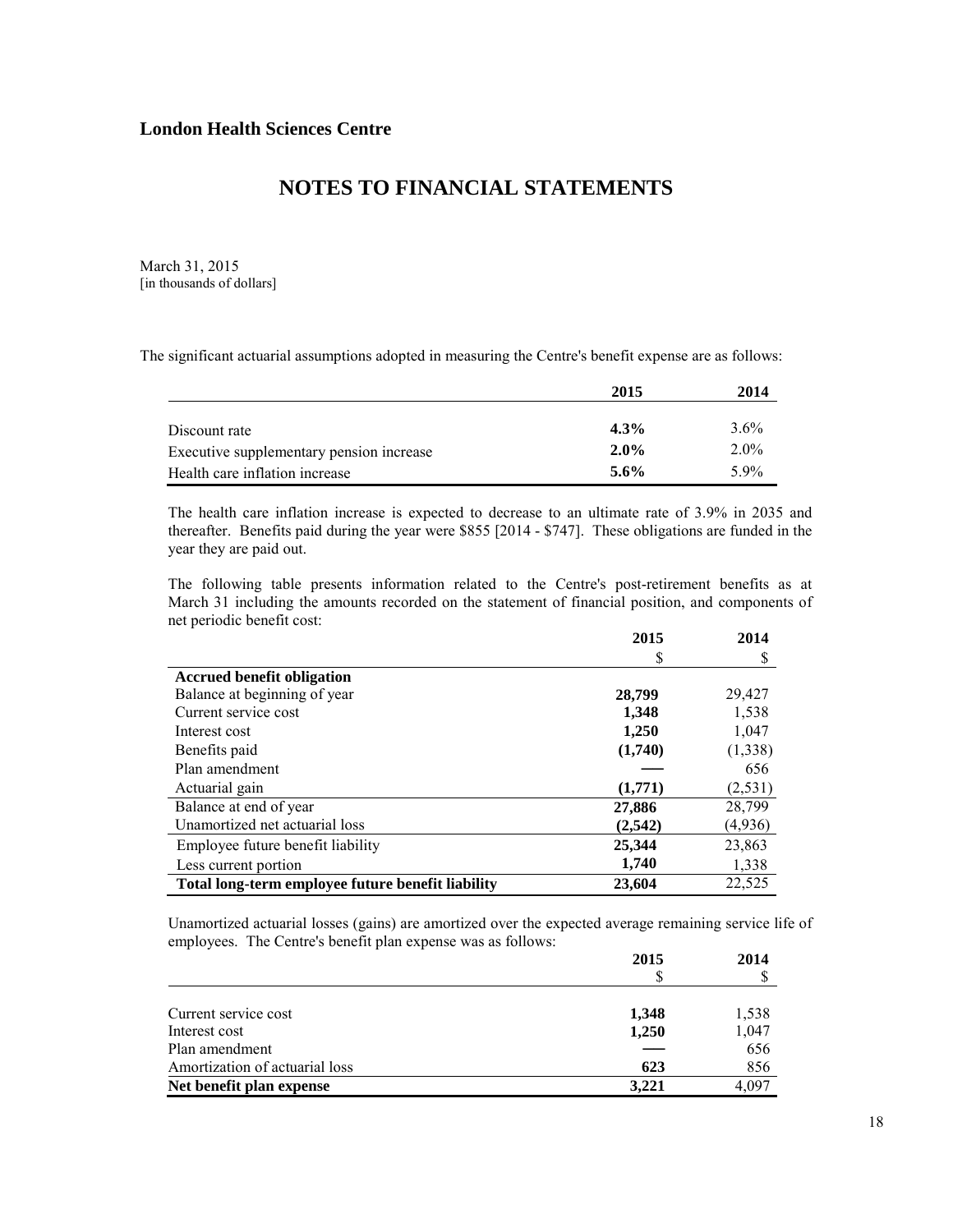March 31, 2015 [in thousands of dollars]

### **15. RELATED ENTITIES**

Amounts due from related entities in the Centre's financial statements are as follows:

|                                                 | 2015  | 2014   |
|-------------------------------------------------|-------|--------|
| London Health Sciences Centre Research Inc. [a] | 8,198 | 7.815  |
| London Health Sciences Foundation [b]           | 903   | 2,296  |
|                                                 | 9.101 | 10.111 |

The Centre is also party to joint venture agreements that are described in note 16.

### **[a] London Health Sciences Centre Research Inc. ["LHSCRI"]**

The Centre has significant influence in LHSCRI. LHSCRI is incorporated without share capital under the laws of Ontario. The Centre entered into an agreement with St. Joseph's Health Care, London ["SJHC"], Lawson Research Institute, and LHSCRI to form a Board of Directors to conduct joint research activities as the Lawson Health Research Institute. Each venturer continues to account for costs independently. The accounts of LHSCRI and Lawson Health Research Institute are not included in these financial statements.

The Centre provided approximately \$459 [2014 - \$459] in funding to LHSCRI to assist with the operations of LHSCRI. In addition, facilities and certain administrative functions are provided at no cost to LHSCRI.

LHSCRI relies on the Centre to provide payroll and other administrative support and reimburses the Centre for costs incurred on its behalf. During the year, LHSCRI made payments of \$385 [2014 - \$353] to the Centre for sharing of infrastructure costs.

Included in the amounts due from LHSCRI is \$4,589 [2014 - \$4,726], the disbursement of which is at the discretion of the Centre.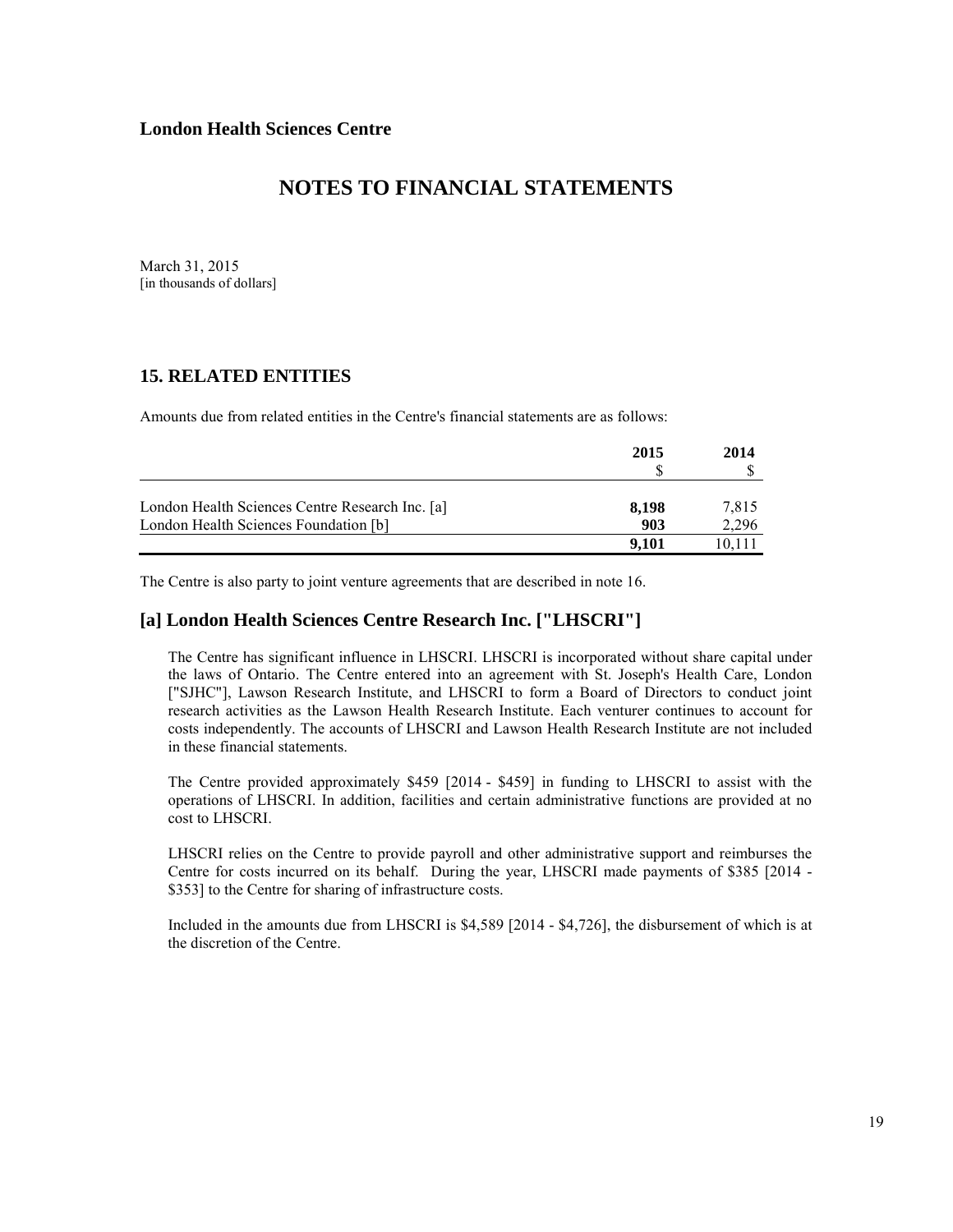March 31, 2015 [in thousands of dollars]

### **[b] London Health Sciences Foundation [the "Foundation"]**

The Foundation is an independent corporation incorporated without share capital under the laws of Ontario with its own separate Board of Directors. The Foundation's accounts are not included in these financial statements. The Foundation relies on the Centre to provide payroll, facilities and other administrative support and reimburses the Centre for costs incurred on its behalf.

During the year, the Foundation contributed funds to the Centre for capital, patient care, education and research needs of the Centre as set out below:

|              | 2015  | 2014  |
|--------------|-------|-------|
|              | S     | \$    |
| Capital      | 1,748 | 2,188 |
| Patient care | 1,604 | 1,276 |
| Education    | 1,141 | 508   |
| Research     | 163   | 169   |
|              | 4,656 | 4,141 |

During the year, the Centre terminated the lease, sublease and management agreements with the Foundation to lease its parking facilities. The Centre recorded revenue of \$5,313 [2014 - \$12,472] related to these agreements, which is included in non-patient revenue in the statement of operations.

### **16. INVESTMENT IN JOINT VENTURES**

The Centre has entered into the following joint ventures, which are accounted for on the modified equity basis of accounting as follows:

|                                                             | 2015  | 2014  |
|-------------------------------------------------------------|-------|-------|
|                                                             |       |       |
| Investment in Western ProResp Inc.[a]                       | 2,703 | 2,353 |
| Investment in HMMS [b]                                      | 2.243 | 1,913 |
| Investment in PaLM [c]                                      | 4,030 | 3,005 |
| Investment in Information Technology Purchased Services [d] |       |       |
|                                                             | 8.976 | 7.271 |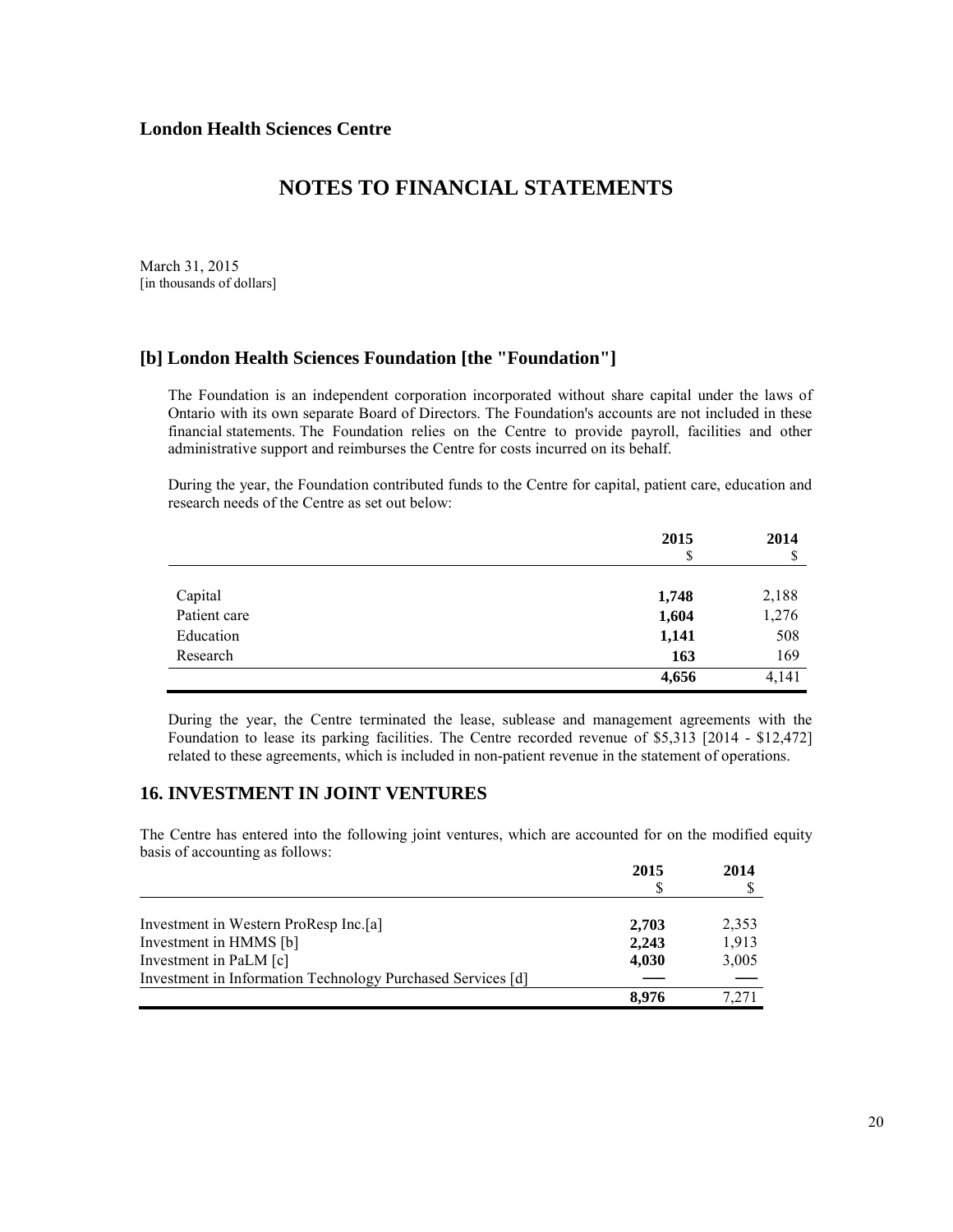March 31, 2015 [in thousands of dollars]

### **[a] Western ProResp Inc.**

Western ProResp Inc. was incorporated as a joint venture ["JV"] between the Centre and a third party for the purposes of providing home care services to clients in Middlesex and Elgin Counties. The Centre has a 50% interest in Western ProResp Inc*.*

### **[b] Healthcare Materials Management Services ["HMMS"]**

HMMS is an unincorporated JV between the Centre and SJHC, created to consolidate purchasing, warehousing, distribution and payment processing functions and to provide similar services to other healthcare institutions. Operating costs are allocated to the Centre and SJHC based on a predetermined cost-sharing formula and expensed to operations as a purchased service*.*

HMMS has bank credit facilities consisting of a \$10,000 operating line of credit. The Joint Venture Agreement restricts each partner's maximum credit liability based upon the partner's utilization of the JV. As at March 31, 2015, the Centre had provided a guarantee for up to \$7,800 in support of the \$10,000 operating line of credit. In the event that HMMS is unable to fulfill its debt obligations, the Centre will be responsible for the guaranteed amount. As at March 31, 2015, HMMS had not drawn on its operating line of credit [2014 - nil].

### **[c] Pathology and Laboratory Medicine ["PaLM"]**

The Centre and SJHC entered into a JV to consolidate all laboratory services and provide all laboratory and pathology services to the Centre and SJHC in their delivery of patient care*.* 

The services purchased from PaLM for the year ended March 31, 2015 were \$45,341 [2014 - \$42,344].

### **[d] Information Technology Purchased Services**

Information Technology Purchased Services is an unincorporated JV established to develop and operate a shared electronic health information management system across the region. Purchased services include information systems related to electronic patient records, picture archiving and communication, and general ledger applications.

Information Technology Purchased Services relies on the Centre to provide payroll, facilities and other administrative support, and reimburses the Centre for costs incurred on its behalf. During the year, the Centre incurred total operating costs of \$10,344 [2014 - \$9,399] on behalf of Information Technology Purchased Services. As at March 31, 2015, Information Technology Purchased Services owed \$493 [2014 - \$456] to the Centre with respect to these costs. The Centre paid \$1,806 [2014 - \$1,788] to Information Technology Purchased Services for the Centre's share of operating costs during the year.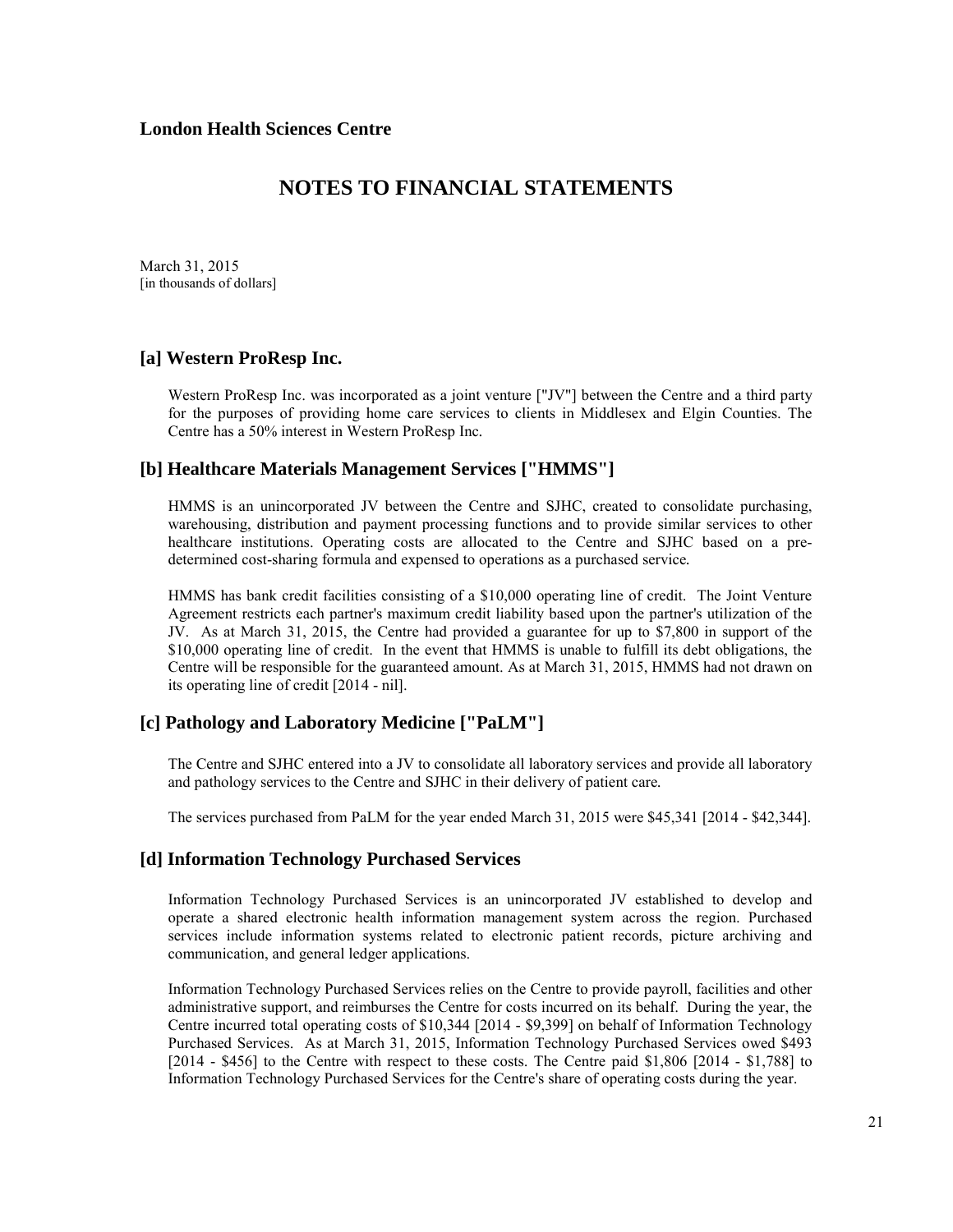March 31, 2015 [in thousands of dollars]

The Centre's share of the joint ventures' assets, liabilities, operations and cash flows are as follows:

|                                                                   | 2015        |              |              |
|-------------------------------------------------------------------|-------------|--------------|--------------|
|                                                                   | <b>PaLM</b> | Other        | <b>Total</b> |
|                                                                   | \$          | \$           | \$           |
|                                                                   |             |              |              |
| Centre's share of current year revenue                            | 56,173      | 12,135       | 68,308       |
| Centre's share of current year expenses                           | (57, 243)   | (12,063)     | (69, 306)    |
| Centre's share of current year net income (loss)                  | (1,070)     | 72           | (998)        |
|                                                                   |             |              |              |
| Centre's share of total assets                                    | 4,843       | 33,057       | 37,900       |
| Centre's share of total liabilities                               | 656         | 29,670       | 30,326       |
|                                                                   |             |              |              |
| Centre's share of cash provided by (used in) operating activities | (192)       | 1,585        | 1,393        |
| Centre's share of cash used in investing activities               | (1,991)     | (665)        | (2,656)      |
| Centre's share of cash provided by financing activities           | 100         | 370          | 470          |
| Centre's share of cash provided by (used in) operating,           |             |              |              |
| investing and financing activities                                | (2,083)     | 1,290        | (793)        |
|                                                                   |             |              |              |
|                                                                   |             | 2014         |              |
|                                                                   | <b>PaLM</b> | <b>Other</b> | <b>Total</b> |
|                                                                   |             | \$           | \$           |
|                                                                   |             |              |              |
| Centre's share of current year revenue                            | 51,365      | 11,635       | 63,000       |
| Centre's share of current year expenses                           | (52, 394)   | (11, 735)    | (64, 129)    |
| Centre's share of current year net loss                           | (1,029)     | (100)        | (1,129)      |
|                                                                   |             |              |              |
| Centre's share of total assets                                    | 3,731       | 32,641       | 36,372       |
| Centre's share of total liabilities                               | 560         | 29,641       | 30,201       |
|                                                                   |             |              |              |
| Centre's share of cash provided by operating activities           | 460         | 1,973        | 2,433        |
| Centre's share of cash used in investing activities               | (806)       | (906)        | (1,712)      |
| Centre's share of cash provided by financing activities           |             |              |              |
|                                                                   | 346         | 743          | 1,089        |
| Centre's share of cash provided by operating, investing and       |             |              |              |

Other includes Western ProResp Inc., HMMS and Information Technology Purchased Services.